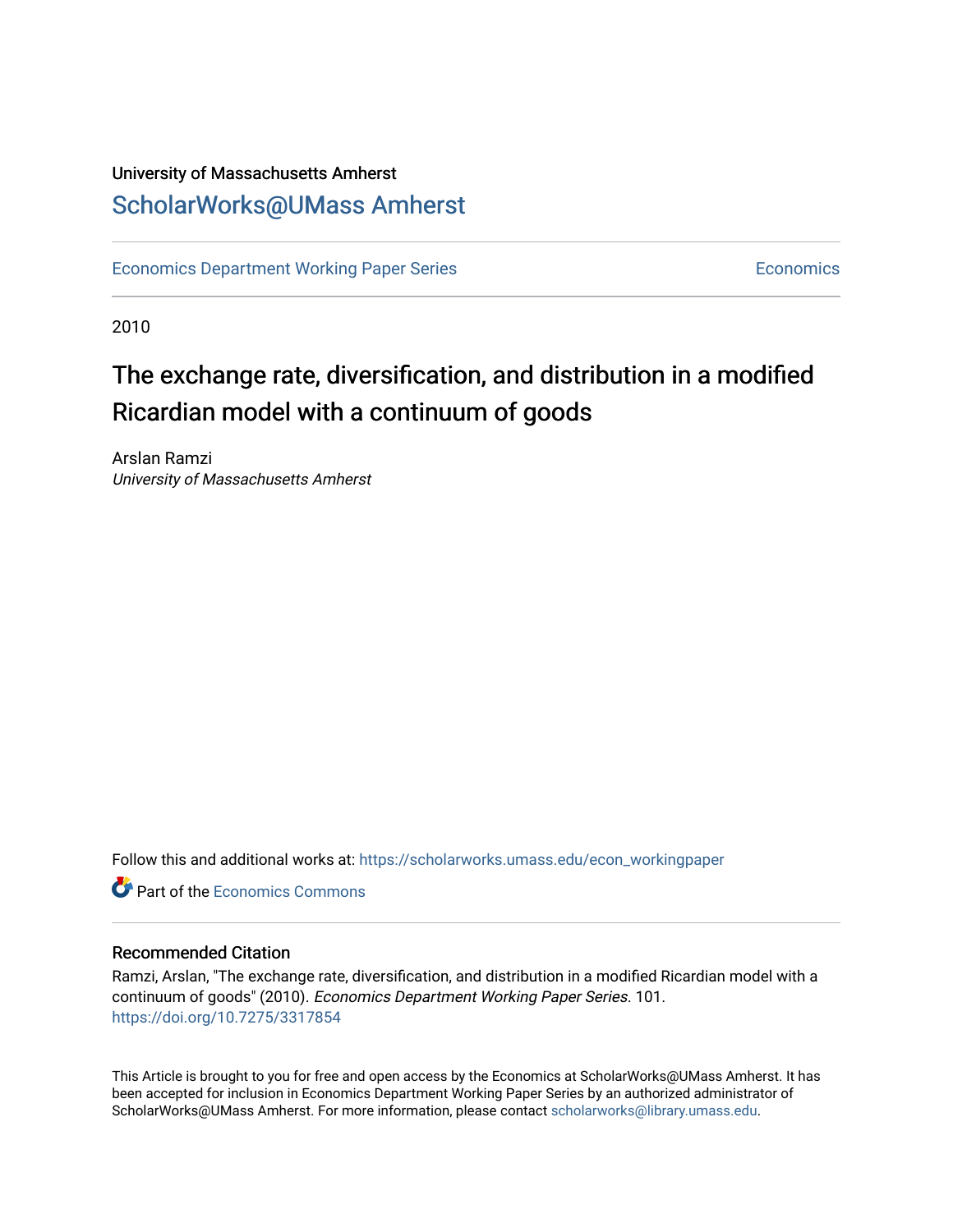# **DEPARTMENT OF ECONOMICS**

## **Working Paper**

## **The exchange rate, diversification, and distribution in a modified Ricardian model with a continuum of goods**

By

Arslan Ramzi

Working Paper 2010‐06



## **UNIVERSITY OF MASSACHUSETTS AMHERST**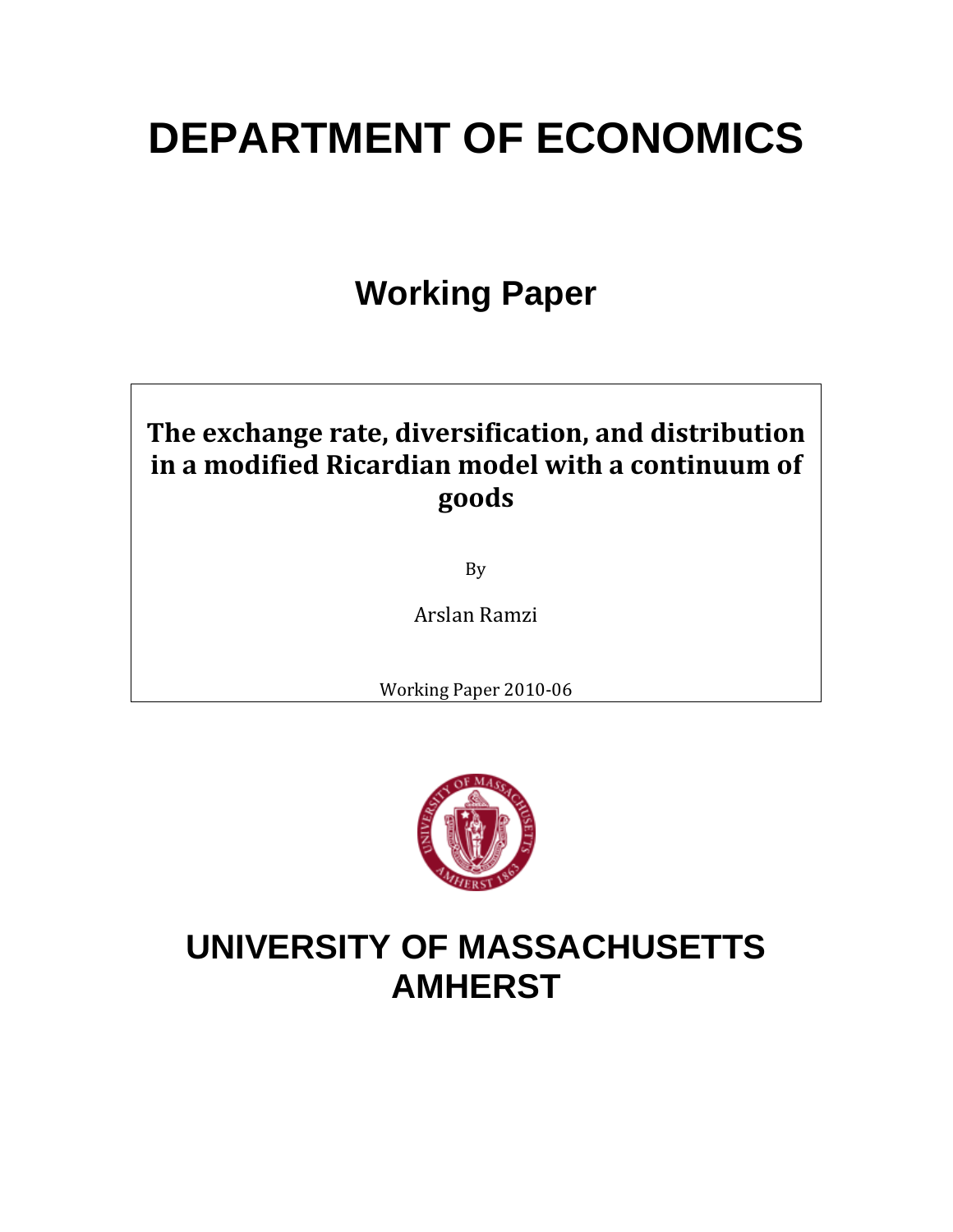### The exchange rate, diversification, and distribution in a modified Ricardian model with a continuum of goods

Arslan Razmi

September 2010

#### Abstract

Several recent empirical and theoretical studies have revived interest in the relationship between the level of the exchange rate and economic development. This paper develops a dynamic model based on the Ricardian framework with a continuum of goods to consider the issue from a somewhat different perspective. In the short run, a devaluation can boost profits in spite of real wage rigidity. Moreover, the resulting diversification can offset the negative consequences for the trade balance of higher employment and profitability at Home. Over the longer run, and in the presence of learning-by-accumulation, the initial boost to profits and investment induced by a devaluation could enable a country to gain a permanent foothold in new sectors at a higher real wage. While directly suppressing the real wage could also lead to diversification, what makes nominal devaluations a particularly useful tool is that these make it possible to expand domestic profits while limiting internal distributional conflict and the ensuing negative effects on development.

#### 1 Introduction and Background

Recent literature has revived interest in the role of the exchange rate as a development policy tool. While real overvaluation is widely acknowledged to be detrimental to economic growth,<sup>1</sup> it is only relatively recently that the merits of undervaluation have become a topic of active study. Several empirical studies have found that real undervaluations tend to promote investment and output growth. Furthermore, these results tend to hold to a much greater extent for developing countries rather than industrialized ones. While a lot remains unknown about the relationship between nominal devaluations and output growth, this

Contact author: Department of Economics, University of Massachusetts, Amherst, MA 01003; email: arazmi@econs.umass.edu

<sup>&</sup>lt;sup>1</sup>Depending on the source of the overvaluation, this of course is often termed the "Dutch disease" phenomenon.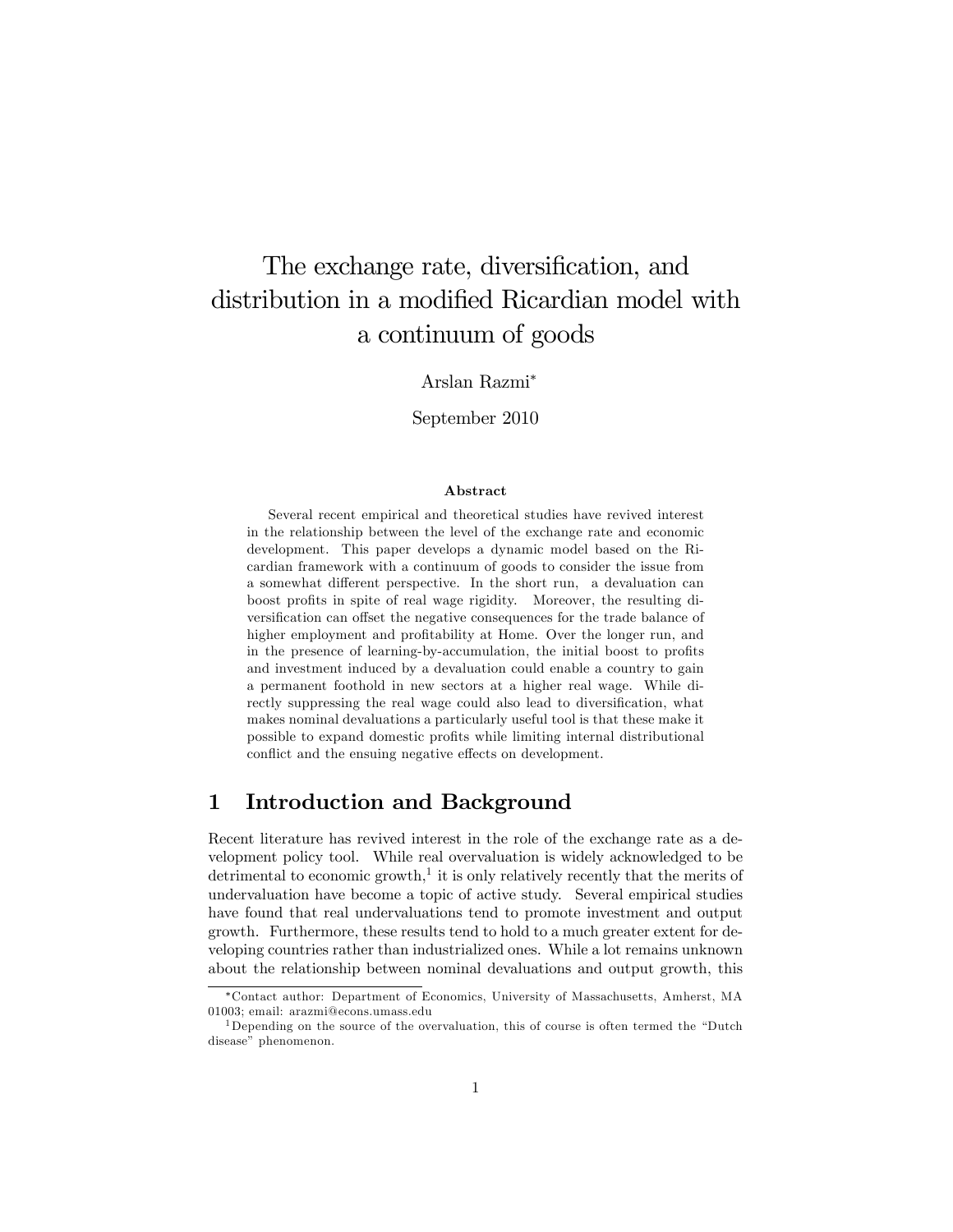literature tends to find support for the view that undervalued exchange rates have preceded and/or coexisted with many sustained episodes of developing country growth such as those in East and Southeast Asia, although the relationship appears to be more general. Indeed, one of the interesting lessons from the last two decades appears to be that while the link between capital inflows and growth is tenuous at best, that between the latter and current account surpluses (and the implied undervalued real exchange rates) seems to be relatively robust, especially for low-income developing countries. As noted by Eichengreen [2007], however, the literature has "invested more in documenting the growth rate-real exchange rate correlation than in identifying channels of influence." This is particularly true when the horizon of analysis extends beyond the short run. This paper is an attempt to help fill this gap with the help of an extended Ricardian model with a continuum of goods.

In the traditional workhorse Ricardian and Heckscher-Ohlin trade frameworks, trade patterns are governed by comparative advantage as dictated by technological differences (in the case of the former) or factor endowments (in the case of the latter). Homogeneity of degree zero in nominal prices means that the exchange rate has no role to play in determining the equilibrium patterns of trade. Moreover, the gains from trade are derived from exchange and specialization. Although, in the Heckscher-Ohlin framework countries move across cones of diversification as factor endowments (and hence relative factor prices) evolve, the normative implication remains that specialization in the range of goods that a country has comparative advantage in at a given level of endowments maximizes national welfare. This implication holds even as countries abandon old sectors while entering new cones of diversification.

Beginning with Imbs and Wacziarg [2003], a new strand of literature that carefully analyzes historical patterns of specialization, however, has reached sharply different conclusions. Countries appear to *diversify* along most of their income growth trajectory, specializing only once they have passed a threshold level of per capita income that places them in the group of upper income countries. This pattern seems to hold both for production and employment as well as for exports. Furthermore, diversification and subsequent re-specialization tend to take place along the extensive margin (i.e., new sectors) rather than the intensive margin (i.e., more or less even distribution in pre-existing sectors). Production and exports thus appear to follow a hump-shaped trajectory as countries rise up the income ladder.

On a broader note, factor accumulation and technological progress are seen as unrelated in traditional trade-theoretic frameworks. This can be seen in the working of the Ricardian and Heckscher-Ohlin models as separate explanations for trade patterns. A large body of literature going back to Solow [1960], Kaldor and Mirrlees [1962], and others has challenged this separation, arguing instead that capital accumulation induces technological progress. While a countryís endowment of capital may be given at a point in time, accumulation brings with it technological change, which may in turn lead to more accumulation over time. This is the view taken in this paper, which attempts to develop a framework based on the following stylized facts and/or empirical findings: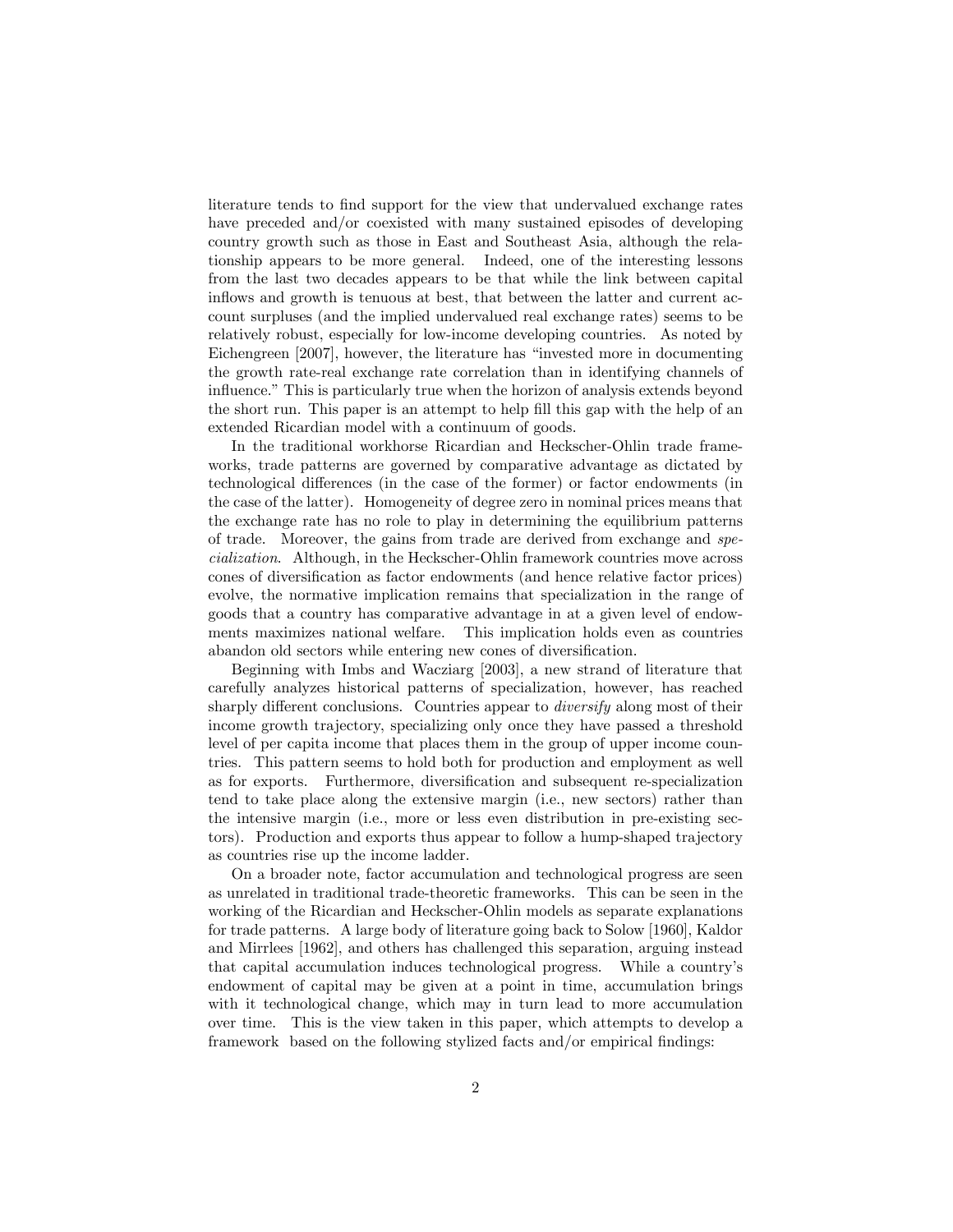- 1. Developing countries typically have a dual economic structure with a traditional sector that mostly produces non-tradable goods existing alongside a modern industrial sector that produces tradable goods. Moreover, the presence of large pools of un- and/or under-employed workers in addition to workers in the traditional subsistence sector means that wages need not adjust quickly in the face of falling unemployment.
- 2. Countries tend to industrialize (both in terms of output and employment) during the early and middle stages of their ascent up the income ladder. Moreover, the national income shares of industry and investment tend to be positively correlated.
- 3. Countries typically follow a non-monotonic trajectory along their development paths. Low- and middle income countries tend to diversify during their growth trajectories, only re-specializing after they have reached upper or upper middle income status.
- 4. Distributional conflict, experienced through wage suppression in the pursuit of export-led growth on the one hand, and rapidly rising wages and prices during upturns on the other, often undermine developing country growth episodes, as exhibited in boom and bust cycles of GDP growth.
- 5. Empirical studies of trade patterns tend to Önd more support for the Ricardian model. Even the empirical performance of the Heckscher-Ohlin model improves markedly once we account for technological differences across countries. Productivity differences across countries are a major determinant of trade patterns.<sup>2</sup>
- 6. While industrialized countries tend to be on the technological frontier and are leaders in research and development, developing countries mostly play technological catch up along their growth trajectory, and possess ample scope for learning through imitating, reverse engineering, and doing. Capital accumulation through investment plays a major role in facilitating this learning process.

I develop a modified Ricardian framework in which a nominal exchange rate devaluation can produce, under certain conditions, permanent changes in economic structure. In the short run, it results in diversification, investment, and rising employment in the modern tradable sector in spite of real wage rigidity. Diversification plays a crucial role in this process by ensuring that greater Home competitiveness leads to trade surpluses and rising tradable sector employment. Over the longer-run, a devaluation sets into motion two dynamic processes: (i) higher tradable employment leads to rising worker aspirations and real wages, and (ii) greater profits translate into accumulation and learning. If the latter process dominates, technological progress could create room for higher steady state real wages without loss of competitiveness in the newly acquired sectors.

 $2$ See, for example, Davis and Weinstein [2001] and Trefler [1995].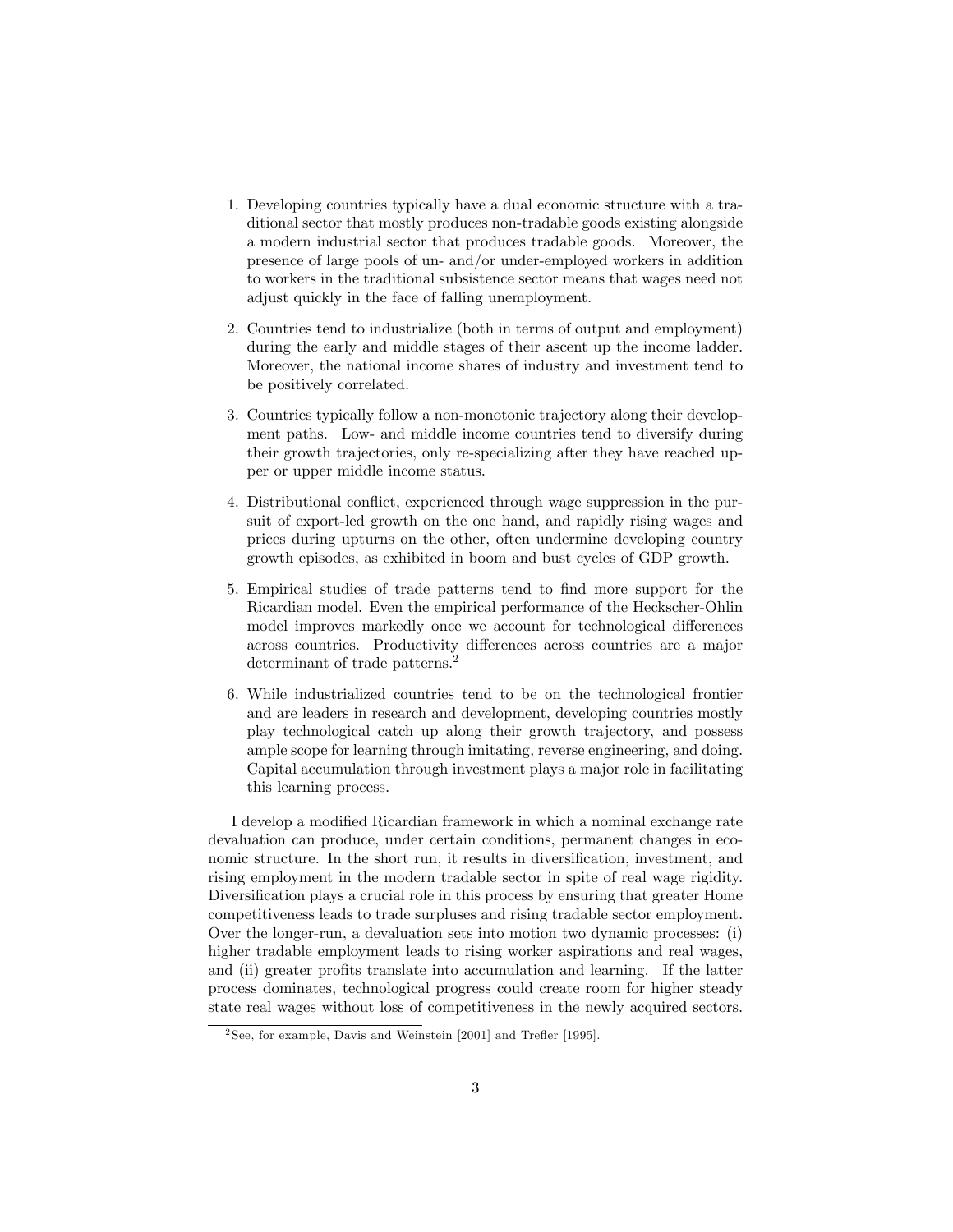The long-run effectiveness of the exchange rate policy, therefore, depends on the outcome of the "horse race" between learning and distributional dynamics.

The model presented here shows how, even when the real exchange rate (measured as relative unit labor costs in the tradable sector) is endogenous, a temporary devaluation can produce permanent structural changes. More specifically, while trade and production patterns are determined by the technologically induced comparative advantage at a given point in time, the level of the exchange rate can be used as an instrument to create and permanently hold on to production in new sectors, thanks to accumulation-induced technological progress. The diversification of the economy that occurs during the transition makes the process sustainable. In this sense, the model is broadly similar to that developed in Krugman [1987]. History matters and like "a river digging its own bed," learning deepens comparative advantage over time. However, unlike that paper, I introduce distributional considerations and investment. Furthermore, given that the Home country is underdeveloped relative to the rest of the world, the flow of knowledge spillovers is unidirectional in my model.

The remainder of the paper proceeds as follows. The next section discusses relevant aspects of existing literature. Sections 3 presents the model, develops its short-run properties, and discusses the dynamic consequences of a nominal devaluation over the longer run. Section 4 concludes.

#### 2 Literature Review

Among the more contentious policy issues in the area of open economy macroeconomics is that of the efficacy of exchange rate devaluation as a tool for growth and development. Macroeconomists generally treat the real exchange rate as an endogenous variable that is determined in general equilibrium by the "deeper" structural parameters of the economy such as preferences, time discount factors, endowments, and productivity. Classical neutrality of money ensures the insulation of real variables from changes in their nominal values beyond the short run. Thus, contrary to mercantilist views, while a nominal exchange rate change may affect output and growth in the short run, the long-run effect has generally been deemed insignificant.<sup>3</sup>

 $3$ The short-run effect of a devaluation is not uncontroversial either. The traditional view has been that devaluations are inflationary in the short run if the economy is operating at full employment, and expansionary if there are underutilized resources. The expansionary effect from the demand side originates from the shift in global demand towards domestically produced tradables, and the shift in domestic demand towards non-tradables. Starting with Diaz-Alejandro [1963], the potentially contractionary short-run effects of a devaluation have also been widely recognized. Some of the contractionary effects originate from a redistribution of income towards profits, negative valuation effects (especially in the presence of an initial trade deficit and when measured in terms of domestic currency), adverse movement in income terms of trade if substitution effects are weak, negative supply-side shocks emanating from higher intermediate input prices or higher (indexed) wages, negative real balance effects, and negative balance sheet effects in the presence of liability dollarization. See Lizondo and Montiel [1989] for a comprehensive survey. Also, see Frankel [2005] for an interesting discussion of the role of balance sheet effects following currency crashes in developing countries.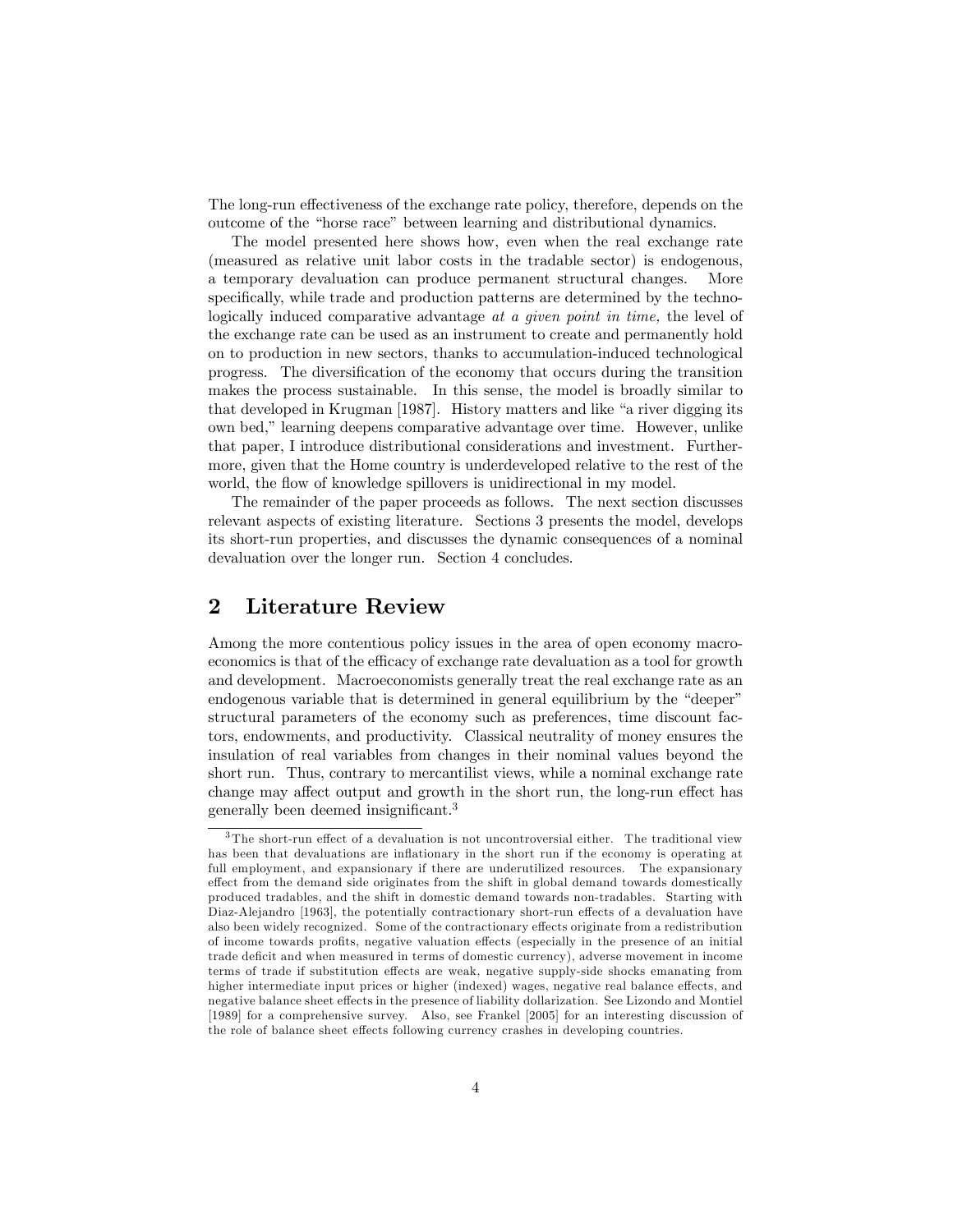Recent empirical evidence has begun to challenge this view. For example, Levi-Yeyati and Sturzeneggar [2007] find that undervalued exchange rates induce higher output and productivity growth in developing countries. Moreover, the effect, appears to operate mainly not through substitution effects on the trade side but rather through the deepening of savings and capital accumulation. They also suggest that interventions to maintain undervalued exchange rates induce redistribution from labor to capital that raises investment incentives, and towards individuals with a greater savings propensity. Finally, their results suggest that the redistribution from labor to capital occurs simultaneously with declining unemployment, providing support to the mercantilist view, at least in the medium run. However, the paper does not provide a formal theoretical model to explicate the undervaluation-growth-accumulation nexus.

Looking at individual episodes of sustained growth, Johnson et al. [2007] found that almost all the successful cases avoided overvaluation during the growth period, with some countries exhibiting significant undervaluation. In an earlier study of more than 80 episodes of sustained growth accelerations, Hausmann et al. [2003] had found that such accelerations over the medium-term are associated with increases in trade and investment, and with real exchange rate depreciations. Other studies that have found a positive effect of undervalued exchange rates on growth include Razin and Collins [1997], Polterovich and Popov [2002], Prasad et al. [2007], and Berg et al. [2008]. This linkage is generally found to be more significant for developing countries.

Rodrik [2008] provides a supply-side oriented explanation for why undervalued real exchange rates could spur growth. The explanation centers on two problems that are pervasive in many developing countries: (i) institutional weaknesses in the contracting environment and (ii) market failures. The paper argues that the tradable sector in developing countries is typically more seriously afflicted with these handicaps, leading to these countries devoting a sub-optimal proportion of their resources to this sector. Maintaining an undervalued exchange rate, therefore, acts as a second-best policy by enhancing the profitability of the export sector and facilitating its expansion. Rodrik's study Önds robust support for the hypothesis that undervalued exchange rates promote growth but mainly in developing countries. Moreover, the relationship is symmetric in that misalignments in either direction have an impact.

Finally, Razmi et al. [2009] model a dual economy with open and hidden unemployment. The framework is inspired by the dependent economy family of models. Many low income countries import a significant proportion of their capital goods. Growth promoting policies, therefore, have implications for the external balance. If policy makers have two targets, accumulation (or growth) and the trade balance, two instruments are needed in order to achieve both targets (the "Timbergen rule"). By ensuring that the fast-growing economy does not run into external balance problems, the real exchange rate can serve as one of those instruments. The paper presents empirical support for the hypothesis that real undervaluations are a useful instrument for the pursuit of accumulation and growth, although again the evidence is much more robust for low income countries.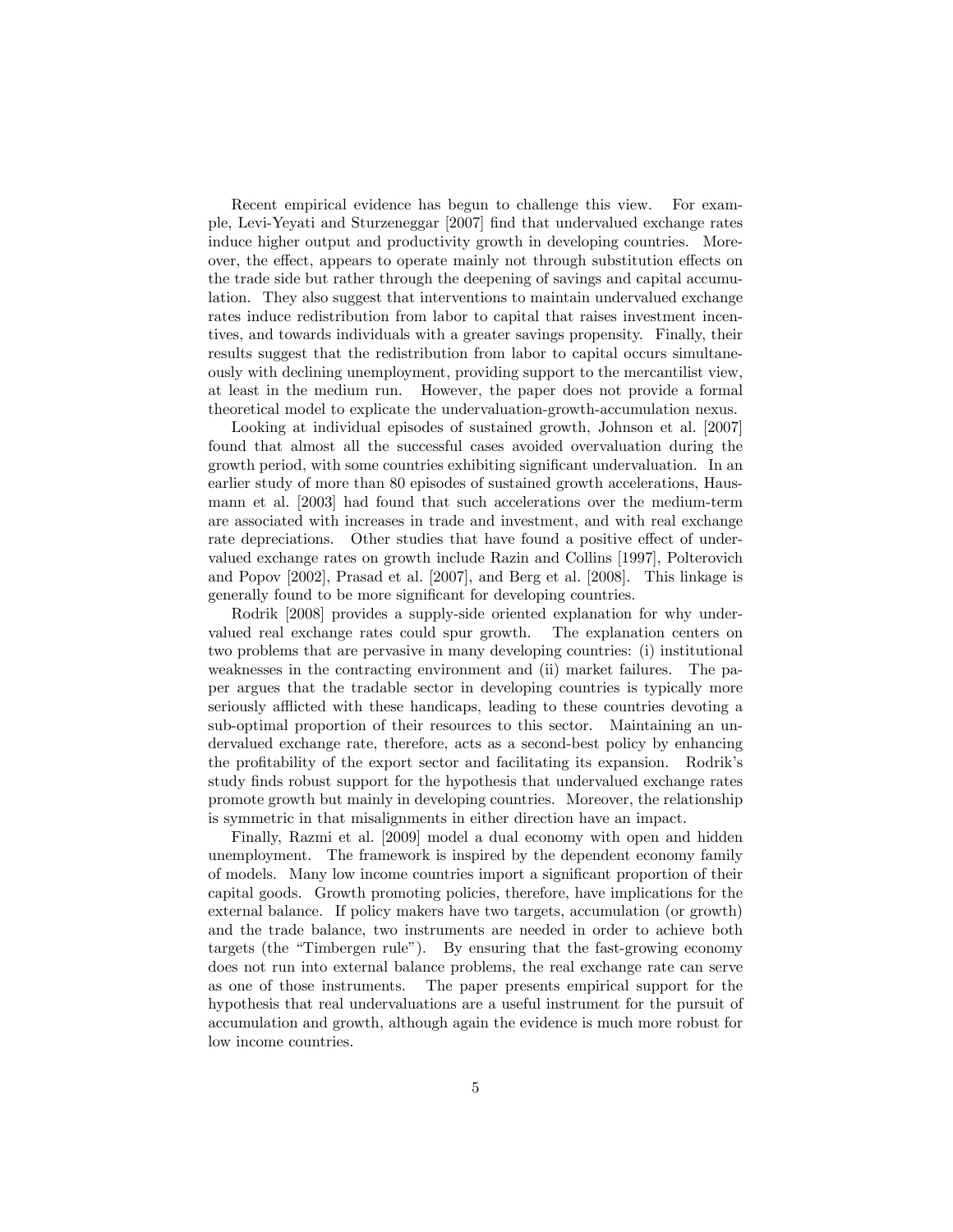Germane to the role of exchange rate changes in influencing growth and development is the relationship between industrialization, investment, and international trade. For, as discussed earlier, several relevant studies have attributed the beneficial effects of undervalued exchange rates to the special nature of the tradable sector, or more specifically, the manufacturing sector, which is mostly tradable. What does trade theory have to say about the relative price of tradables and development? Traditional models based on gains from comparative advantage-driven trade emphasize the benefits of specialization and optimal resource allocation (in a static sense). Following Imbs and Wacziarg [2003], however, a number of studies that have explored the historical pattern of production in successfully developing countries have arrived at conclusions that suggest strong qualifications to the case for international specialization. Using sector level employment shares and value-added, Imbs and Wacziarg [2003] found that national production structures have historically followed a U-shaped pattern, with countries diversifying during the early and middle stages of their industrialization (when the countries are low- or middle-income) and specializing only much later in the development process (once they have passed a certain threshold of per capita GDP roughly approximating that of Ireland in 1992). Moreover, the non-monotonicity does not merely capture the shift from agriculture to industry and services but appears to occur within manufactures as well. Furthermore, this is not just a cross-sectional finding but also holds within countries over time. Thus countries diversify over most of their development trajectory. Industrialization and development involves learning to do new things as much as becoming better at carrying out existing activities.

Cadot et al. [2009] go beyond Imbs and Wacziarg [2003] in the sense that they distinguish between growth of *exports* along the "intensive" margin (more exports of product lines that a country already exports) and that along the ìextensiveîmargin (exports of new product lines). They establish a U-shaped pattern similar to Imbs and Wacziarg [2003]. However, they find in addition that while both developing and developed country exports grow mainly along the intensive margin, the U-shape comes mainly from the extensive margin.<sup>4</sup>

An aspect that has traditionally received less attention in the context of the relationship between the exchange rate and growth is that of income distribution. Changes in the level of the nominal (or real) exchange rate may affect the distribution of income in an economy. As pointed out by theoreticians in the Kaleckian/Kaldorian tradition, the latter may, in turn, influence the nature and pace of accumulation. For example, in an profit-led regime where the investment elasticity of demand is sufficiently high, re-distribution towards proÖts may facilitate accumulation and investment. These models, however, typically have a short-run focus. If labor has sufficient bargaining power, the re-distribution towards profits may also set into motion dynamics that disrupt the functioning of the growth regime beyond the immediate short-run. Systematic evidence on this matter is sparse if sometimes suggestive.<sup>5</sup> The relevant

<sup>&</sup>lt;sup>4</sup> See Koren and Tenreyro [2007] for similar findings. Also, see Klinger and Lederman [2004] and Brenton and Newfarmer [2007] for related papers.

 $5$  For example, Berg et al. [2008], cited earlier, find that the duration of sustained growth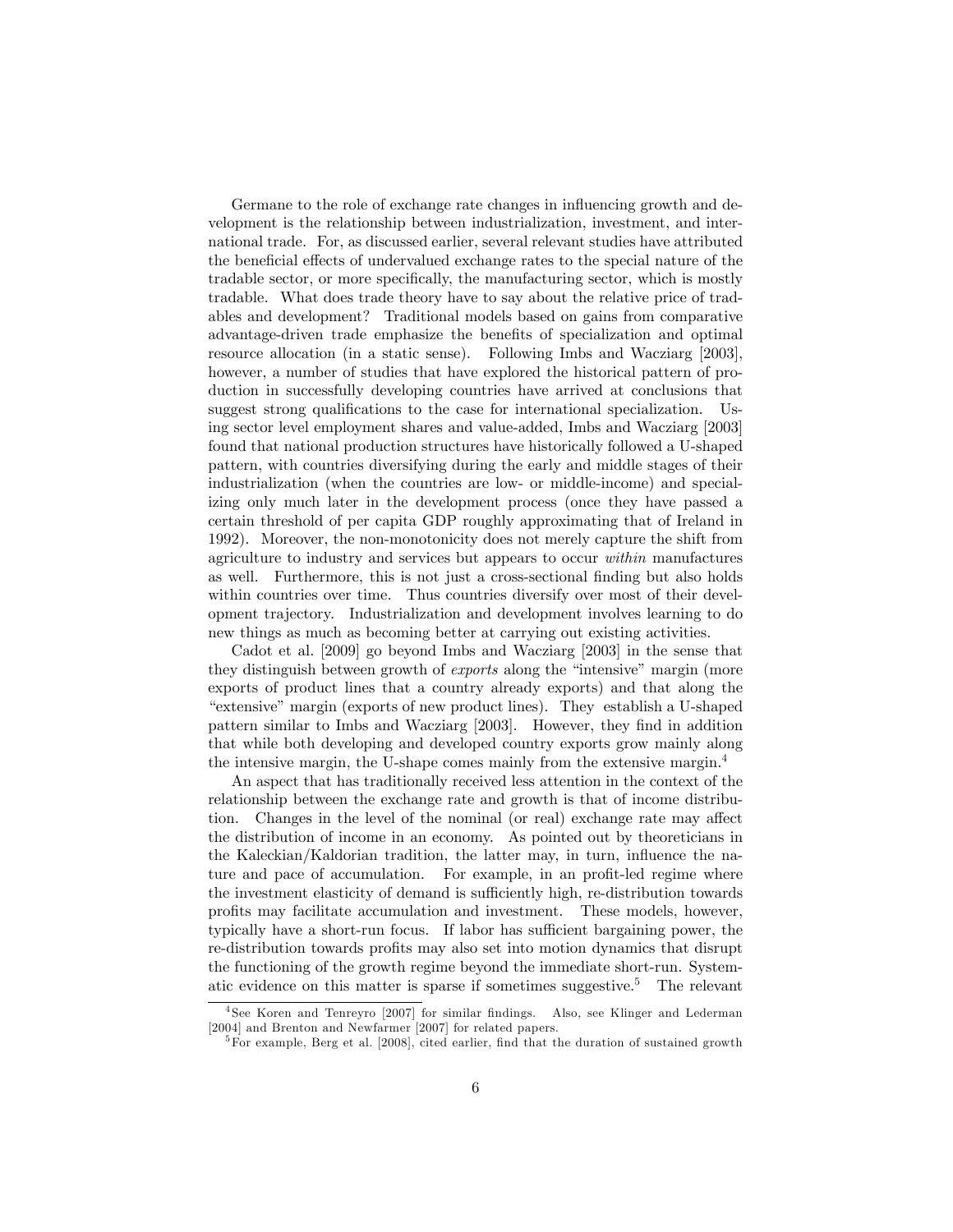point here is that real undervaluations need not boost profits at the expense of the domestic real wage. Domestic tradable sector profits and investment may instead be raised, at least temporarily, through valuation effects in the presence of real wage resistance as long as the nominal devaluation turns into a real devaluation.<sup>6</sup> Alternatively, profits could be boosted through "profit shifting" from abroad as in the model of trade based on Cournot competition developed by Brander and Spencer [1985]. Indeed this may be an advantage of using the real exchange rate in lieu of domestic wage suppression.

Gala [2007] utilizes a simple Keynesian-Kaleckian model with excess capacity and constant mark-up pricing to show the inverse relationship between the real wage and mark-up factor on the one hand, and the real wage and the profit share on the other.<sup>7</sup> Assuming that workers do not save leads to the result that a nominal devaluation, by reducing the workers' share of income, will lead to greater investment and, assuming a sufficiently elastic response of aggregate demand (via investment) to increased profitability, accelerated growth in the short-run. The empirical part of the study finds support for a positive relationship between exchange rate undervaluation and growth.

The effectiveness of real devaluation in the typical versions of the Keynesian/Kaleckian growth framework arises from nominal wage rigidity and the resulting re-distribution following a devaluation. Another family of models in the post-Keynesian balance of payments-constrained growth (BPCG) tradition has emphasized the long-run constraint that the balance of payments position places on the economy from the demand side. However, the framework does not distinguish between export growth along the intensive and extensive margins. Moreover, over longer time horizons, changes in income distribution become a relevant issue for the saving-investment channel. While exports may boost demand and thus output, what ensures that the economy remains competitive as the labor market tighten and wages rise? How do issues related to social and institutional stability come into play as a developing country diversifies? Finally, the BPCG framework typically ignores relative price changes which become important over the longer run.

To sum up, we have cited several recent studies that have found theoretical and empirical support for a positive relationship between exchange rate undervaluation and economic development, especially for developing countries. Several recent studies have also concluded that countries tend to diversify their output and export structures during their growth phase, and tend to limit distributional conflict during episodes of sustained growth accelerations. I develop a model in the next section that attempts to unite some of these themes.

acceleration episodes is negatively and significantly related to initial income inequality. See also Rodrik [1999] and Alesina and Perotti [1996].

<sup>6</sup> That is, as long as workers consume some non-tradables, and the price of non-tradables increases by less than that of tradables.

<sup>7</sup> This, of course, is a standard result in the neo-Kaleckian framework. See, for example, Blecker [1989].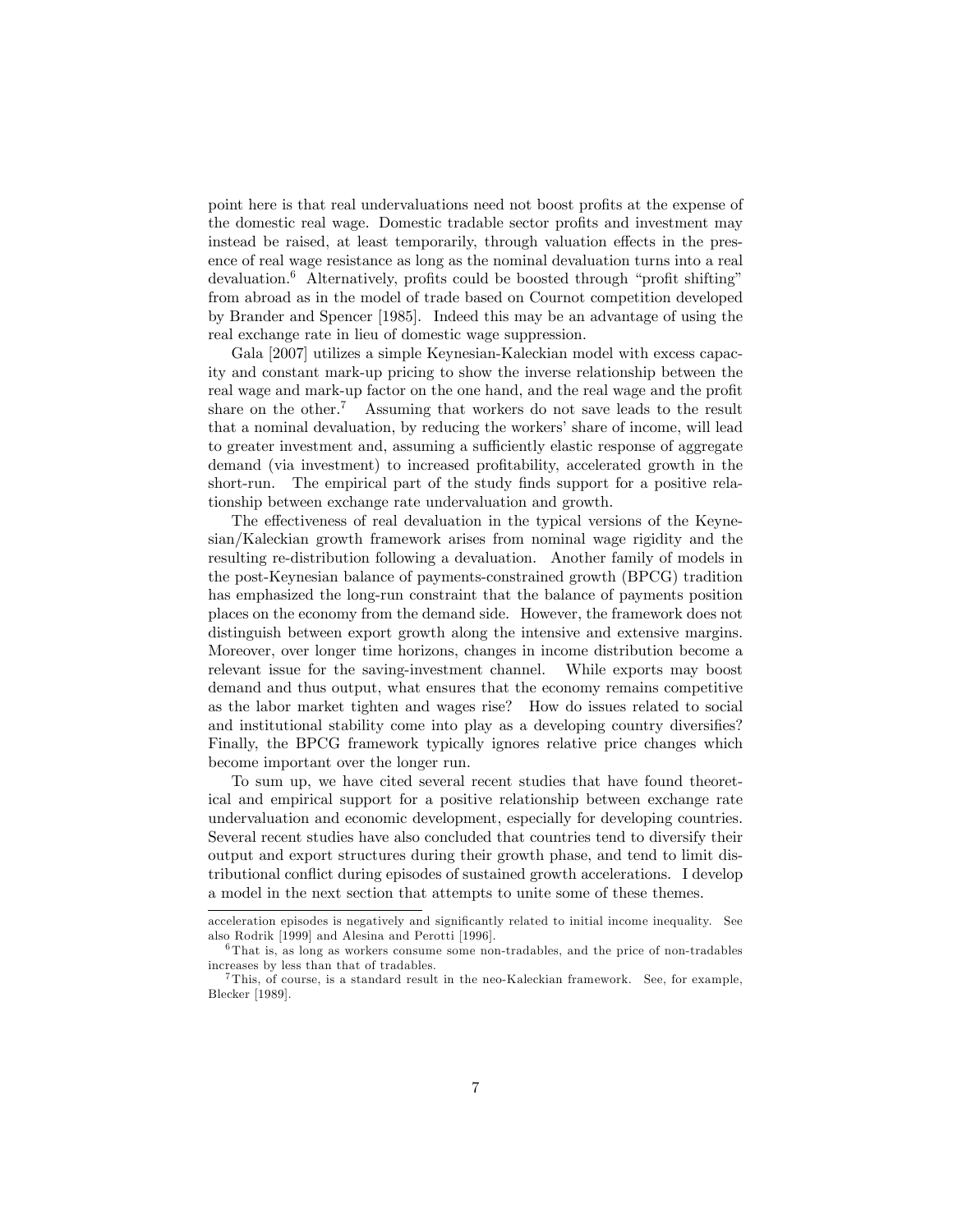#### 3 The Model

The model consists of two countries or regions. The Home country in our model has high levels of hidden and open unemployment. The economy has a traditional non-tradable goods-producing sector, which uses labor for production, and coexists with a modern industrial/tradable goods-producing sector. The latter, in turn, consists of a continuous spectrum of sectors that require labor and capital for production. Labor is mobile between sectors while capital is not. Following the endogenous growth literature, capital here is defined broadly, as physical capital as well as infrastructure and human capital such as education, training, management skills, etc. The workforce consists of workers employed in the non-tradable and tradable sectors, in addition to a segment of the population that constitutes the pool of unemployed workers. The real wage in the non-tradable sector  $v_N$  equals the average product of labor. Given constant returns to scale, this also translates into the marginal product of labor. Put differently, the total output of the non-tradable sector is divided up among its workers. The real wage  $v_T$  in the modern tradable sector reflects worker bargaining power at any given point in time. Over the longer-run, real wages in this sector evolve in line with conditions in the labor market, i.e., the size of the labor pool available to the tradable sector, with the proviso that productivity places a ceiling on the real wage. Workers have sufficient bargaining power so that real wages display short-run rigidity in both countries. Wage suppression as a tool of policy, in other words, is not an option.

The model is perhaps best interpreted as reflecting a world consisting of the Home country and the rest of the world (ROW). Home is a small open developing economy that has large amounts of unemployment and faces tradable good prices that are determined by production costs in the rest of the world. Each region specializes in a range of goods. Firms in each country initially specialize in their niche sectors and sell at the international price associated with each good (as determined by ROW unit labor costs). Internal competition between firms in ROW has driven out profits. Each sector in Home, on the other hand, has one producing firm, reflecting either the presence of prohibitively high fixed entry costs in the presence of underdeveloped financial markets or a government policy of favoring specific firms (e.g., the *chaebols* in South Korea and the *zaibatsu* in pre-World War II Japan). This enables Home firms to follow a limit pricing rule.

As in Dornbusch et al. [1977], global production is described by a Ricardian model with a continuum of goods, such that a good indexed  $z$  is associated with each point along the continuum, and  $z \in [0, 1]$ . One firm in each Home tradable sector produces with *sector specific* capital in combination with labor. Denoting the unit labor coefficient associated with commodity z by  $a(z)$  when produced in Home and  $a^*(z)$  when produced in ROW, the relative productivity in sector z at Home is given by  $A(z) = a^*(z)/a(z)$ . Unit labor coefficients have a component determined by "natural" comparative advantage such as climate, geography, and other factors as traditionally captured by the Ricardian model of trade. However, Homeís unit labor requirements are also determined by the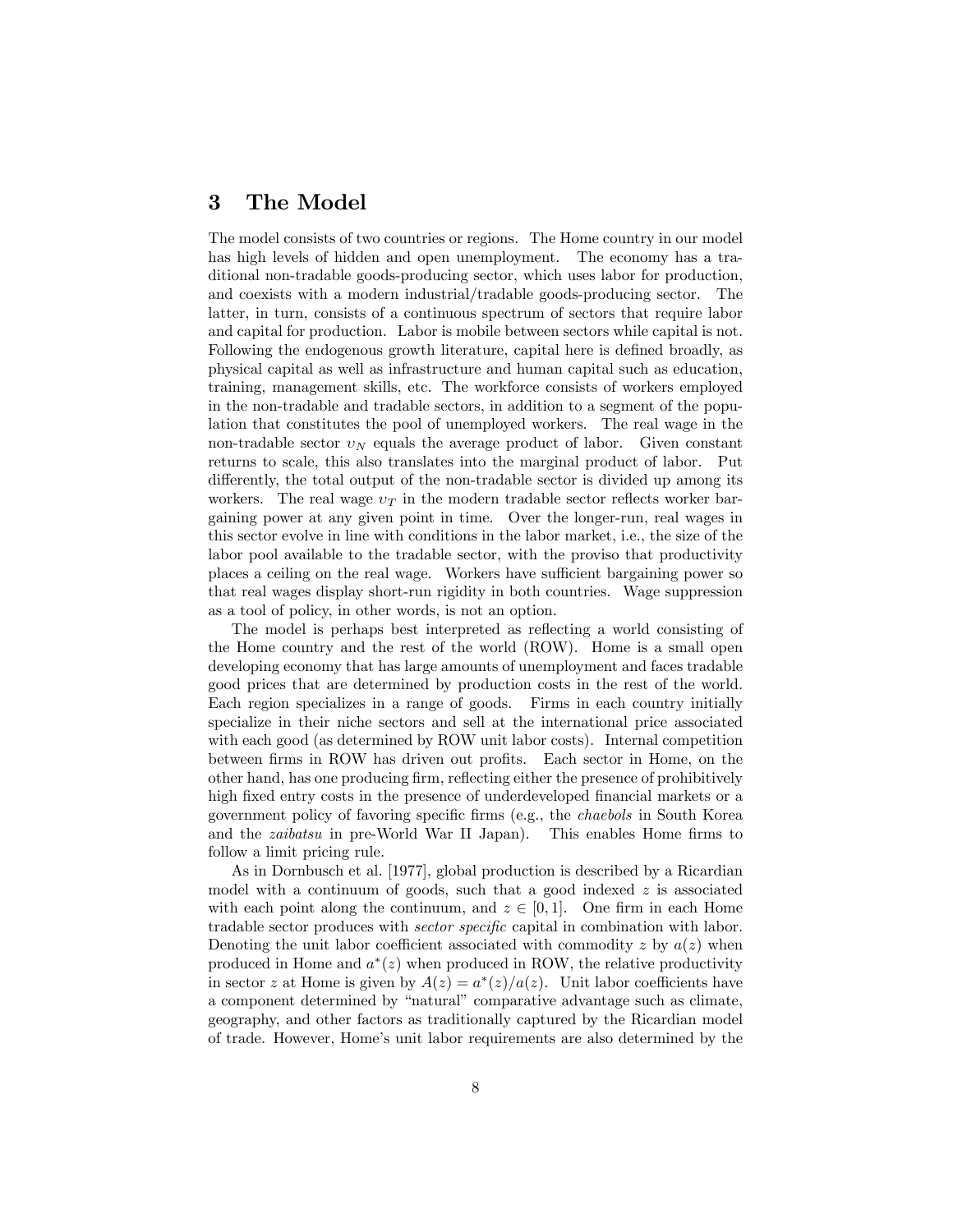*average* level of productivity relative to ROW,  $\overline{A}$ , which in turn is proportional to the given relative capital stock at a point in time. Home is the developing region that has large unexploited opportunities for learning-by-accumulation. The rest of the world, which, on the other hand happens to be on the international technological frontier, has already exhausted the externality arising from learning-by-accumulation. Average productivity in Home is proportional, at any given point in time, therefore to the domestic capital stock  $K$ . The relationship is non-linear. As the capital stock grows, learning opportunities shrink, and beyond a certain threshold, say  $K_{\text{max}}$ , Home resembles ROW in that learning opportunities stand exhausted, and average productivity equals a constant  $\alpha$ . As long as the capital stock at Home is below this threshold, variable  $\overline{A}$  is determined by relative capital stocks, or, since learning opportunities have been exhausted in ROW, simply by the domestic capital stock. Mathematically,

$$
\overline{A} = f(K/K^*) = f(K); \ f' > 0, \ f'' < 0, \ f(K_{\text{max}}) = \alpha \tag{1}
$$

where the foreign capital stock has been normalized to unity.

Now arrange the goods in descending order of Home's comparative advantage so that  $\frac{a^*(z_0, K^*)}{a(z_0, K)} > \ldots > \frac{a^*(z, K^*)}{a(z, K)} > \ldots > \frac{a^*(z_1, K^*)}{a(z_1, K)}$  $\frac{(z_1,\mathbf{K})}{a(z_1,K)}$ . A fraction  $\lambda$  of domestic income is spent on tradables in each region. Let  $W$  and  $W^*$  denote domestic and ROW nominal wages, respectively. Further suppose  $\tilde{z}$  denotes the "borderline" commodity so that  $Wa(\tilde{z}, K) = eW^* a^*(\tilde{z})$ , which implies that Home produces and exports all the commodities in the range  $[0, \tilde{z})$ , while ROW produces and exports all commodities in the range  $(\tilde{z}, 1]$ . Real wage rigidity implies that  $v_T = W/P$  and  $v^* = W^*/P^*$  are both given at a point in time. Here  $P =$  $P_N^{1-\lambda}P_T^{\lambda}$  is the Home price index weighted by the shares of tradable and nontradable goods in the expenditure basket while  $P^* = (P_N^*)^{1-\lambda}(P_T^*)^{\lambda}$ . The price of non-tradable goods is assumed to be equal to unity across countries for simplicity.<sup>8</sup> Furthermore, the choice of appropriate units ensures that  $P_N = 1$ for notational simplicity. Furthermore, since ROW unit labor costs are given, the limit pricing assumption allows us to assume that  $P_T^* = 1$  without loss of generality. Thus, the following equation encapsulates the supply side of the model:

$$
\omega = \frac{W}{eW^*} = \frac{v_T}{e^{1-\lambda}v^*} = \frac{a^*(\tilde{z}, K^*)}{a(\tilde{z}, K)} = A(\tilde{z}, \overline{A})\tag{2}
$$

where  $W$  and  $W^*$  denote domestic and foreign wages,  $e$  denotes the nominal exchange rate, and  $\omega$  is the domestic wage relative to ROW. Equation (2) can also be re-arranged and expressed a bit differently as follows:

$$
\tilde{z} = A^{-1}(\omega, \overline{A}) = A^{-1}\left(\frac{\nu_T}{\nu^*}, \overline{A}\right); A_1^{-1} < 0, A_2^{-1} > 0 \tag{1'}
$$

As we see later, the state variable  $\overline{A}$  plays an important role in the dynamic adjustment of the system over time.

 $8$ Alternatively, taking into account the Balassa-Samuelson effect, one could assume that their proportion is a given constant.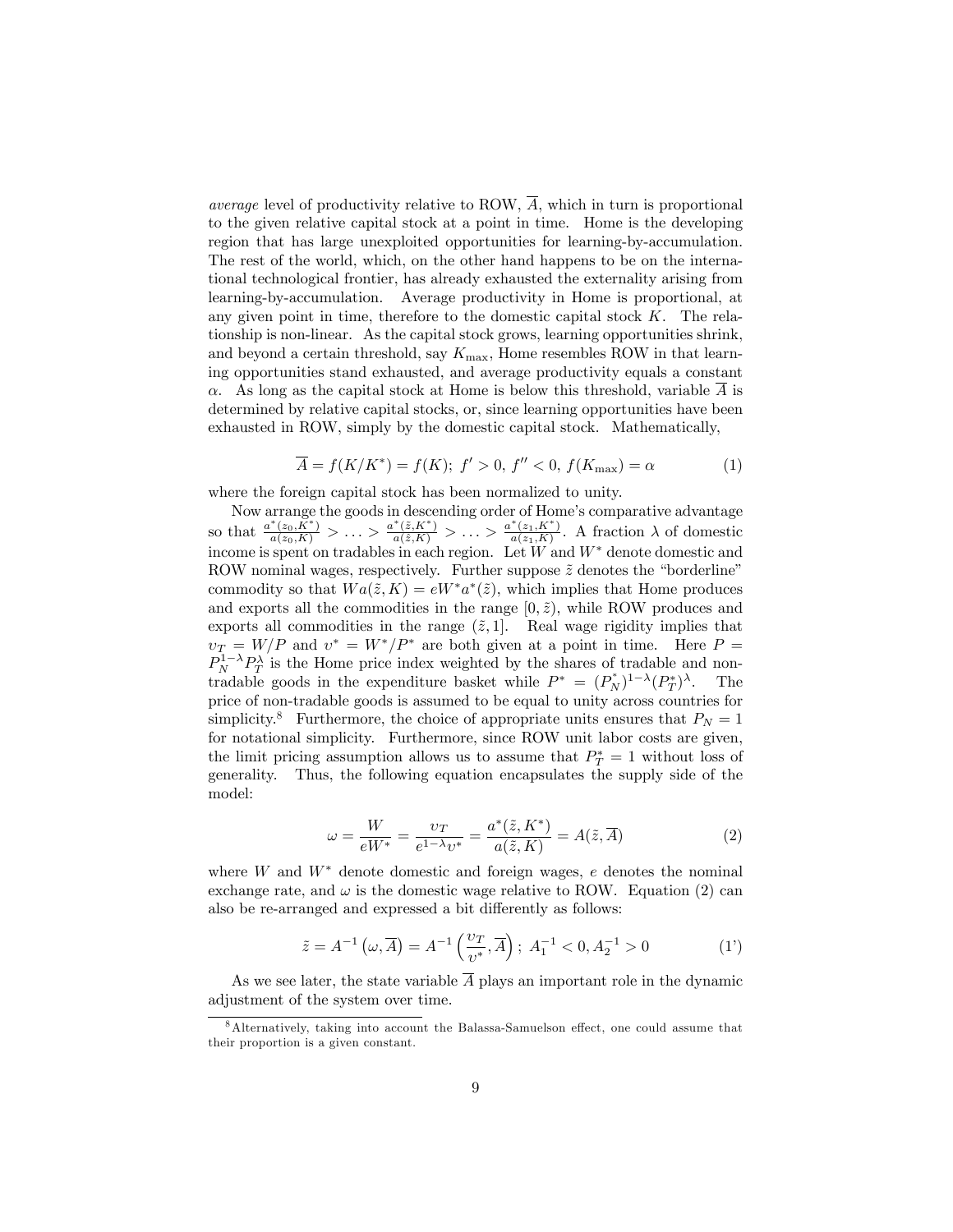Preferences are Cobb-Douglas, homothetic, and identical across countries, implying that each good receives a constant share of expenditure regardless of relative prices.<sup>9</sup> All the goods are essential, i.e., the consumption of each good is positive at any finite set of prices. Workers spend on consumer goods while capitalists save to purchase (tradable and non-tradable) investment goods. In order to maintain the homotheticity assumption in the simplest possible manner, assume that each good can be used either for consumption or for investment. Wage income is used to consume the good while profit income utilizes it as a capital good.<sup>10</sup>

Total profits in Home are the sum of sectoral profits:

$$
\Pi = \int_{0}^{\tilde{z}} \pi(z) dz
$$
 (3)

Home has a labor force L, which consists of non-tradable sector workers  $L_N$ , tradable sector workers  $L_T$ , and the unemployed. Equilibrium in the Home non-tradable sector is defined by the following condition:

$$
W_N L_N = (1 - \lambda)(W_N L_N + W_T L_T + \Pi)
$$

or, simplifying and utilizing the definition of the real wage,

$$
L_N = \frac{1 - \lambda}{\lambda} \left( \frac{e^{\lambda} v_T L_T + \Pi}{e^{\lambda} v_N} \right) \tag{4}
$$

Thus, employment and profits in the tradable sector generate demand for non-tradables, creating non-tradable sector employment as a result. Notice that, with given preferences, homotheticity of demand ensures that a mere redistribution of income within the tradable sector at a given level of national income does not affect non-tradable employment. This can be seen more clearly if we define Home nominal income Y so that  $Y = W_N L_N + W_T L_T + \Pi$ . Then substituting from equation (4) yields:

$$
Y = \frac{e^{\lambda}v_T L_T + \Pi}{\lambda} \tag{5}
$$

The non-tradable sector magnifies national income over that from the tradable sector by a multiple  $1/\lambda$ . With a given  $\lambda$ , any redistribution in the tradable sector keeps the numerator and hence national income (and aggregate demand) unchanged. The shares of global expenditures falling on Home and Foreign tradable goods,  $\Theta$  and  $\Theta^*$ , respectively, are given by,

<sup>9</sup>Homotheticity also implies that the composition of global demand is independent of income distribution within and between countries.

 $10$ An example would be that of an engine that could be used either to motor a consumer durable or to produce other engines. This assumption, of course, is an extremely stylized one. Most literature assumes for simplicity that the capital good is either tradable or non-tradable. Making this assumption, in our case, however, would be inconsistent with the assumption that demand is homothetic since demand for tradable and non-tradable goods will no longer be independent of income. Moreover, considering that capital goods tend to fall under both the tradable and non-tradable categories, our assumption appears to be more realistic.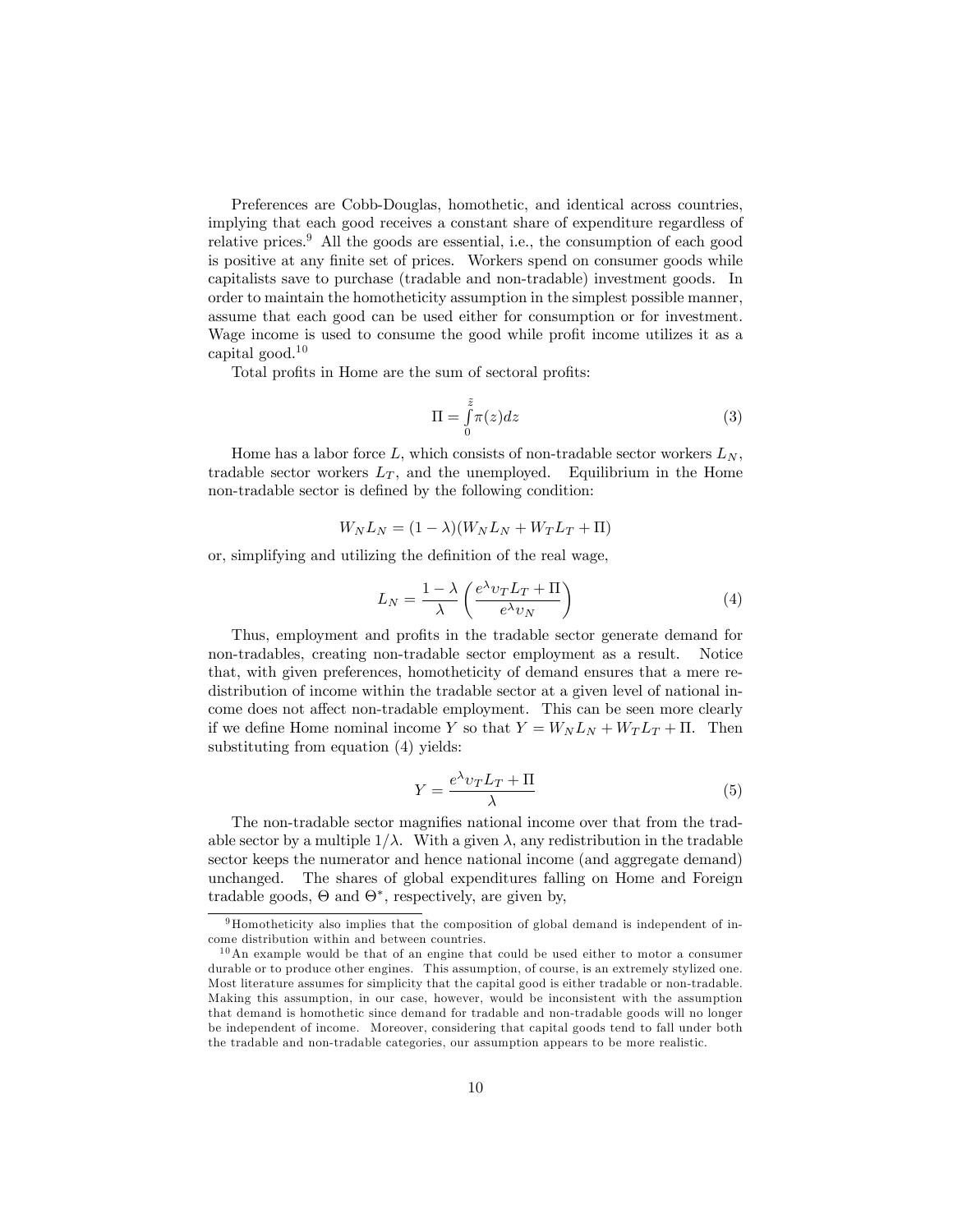$$
\Theta(\tilde{z}) = \int_{0}^{\tilde{z}} \theta(z) dz; \ \Theta' = \theta(\tilde{z}) > 0 \tag{6a}
$$

$$
\Theta^*(\tilde{z}) = \int_{\tilde{z}}^1 \theta(z) dz; \ \Theta^{*'} = -\theta^*(\tilde{z}) < 0 \tag{6b}
$$

where  $\theta(z)$  and  $\theta^*(z)$  are the fractions of global income that are spent on each domestically and foreign produced good so that  $\lambda$  can now be defined more precisely as  $\int_0^1$ 0  $\theta(z)dz$ . Equilibrium in the tradable sector is defined by the trade balance condition, $11$  which can be written

$$
\Theta e W^* L^* = (\lambda - \Theta) Y \tag{7}
$$

Next, it would be useful to define profits more explicitly. As mentioned earlier, Home firms have market power and follow a limit pricing rule. More specifically, these set the price at a level infinitesimally lower than the international price and supply according to demand. Using  $C(z)$  to denote the global consumption of good  $z$ , equation  $(3)$  can be rewritten

$$
\Pi = \int_{0}^{\tilde{z}} [P(z) - Wa(z)]C(z)dz = \int_{0}^{\tilde{z}} [eW^*a^*(z) - W_Ta(z, \overline{A})]C(z)dz
$$

which further simplifies to:

$$
\Pi = ev^* \int_0^{\tilde{z}} [A(z, \overline{A}) a(z) C(z) dz - e^{\lambda} v_T L_T \tag{8}
$$

The second term on the RHS makes use of the fact that  $\int_{a}^{\tilde{z}}$ 0  $a(z)C(z)dz =$  $L_T$ . The first term is a weighted measure of total domestic tradable sector employment, where the weights are a function of relative Home productivity. To understand the intuition underlying these weights, recall that, since the price of any commodity is determined by ROW unit labor costs, Home profitability in each sector is determined, at a given relative wage, by the productivity (and hence cost) differential. Notice that  $ev^* \tilde{f}$  $\int_{0} [A(z)a(z)C(z)dz \geq e^{\lambda}v_{T}L_{T}$  in the interval  $[0, \tilde{z})$ . Notice also that  $ev^*[A(\tilde{z})a(\tilde{z})C(\tilde{z})] = e^{\lambda}v_Ta(\tilde{z})C(\tilde{z})$  so that there are no profits in the marginal sector  $\tilde{z}$ .

Since each good attracts a constant proportion of world expenditure, therefore,  $P(z)C(z) = \theta(z)[Y + eW^*L^*]$ . Substitution from eqs. (5) and (8) yields

<sup>1 1</sup>Or equivalently, given continuous equilibrium in the non-tradable sector, the income=expenditure condition.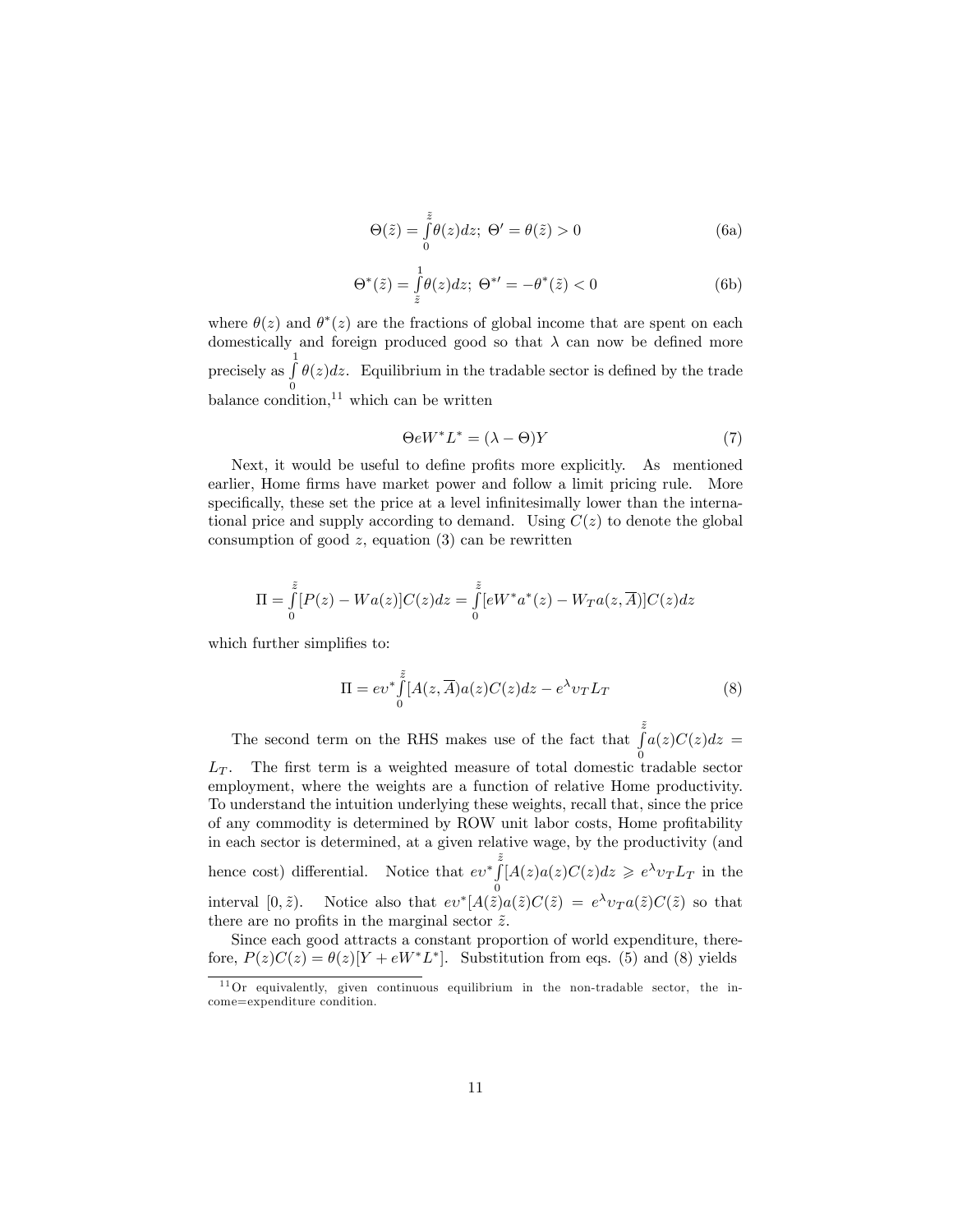$$
C(z) = \frac{\theta(z)}{\lambda a^*(z)} \left[ \int_0^{\tilde{z}} [A(z, \overline{A}) a(z) C(z) dz + \lambda L^* \right]
$$
  

$$
= \frac{\theta(z)}{\lambda a^*(z)} (\Gamma + \lambda L^*)
$$
(9)

where  $\Gamma = \int\limits_{0}^{z}$  $\int_{0} [A(z, A)a(z)C(z)dz = \Gamma(z, L_T, \tilde{z}, A)$  is the weighted measure of do-

mestic employment described earlier,  $\Gamma_1 < 0$ , and  $\Gamma_{2,3,4} > 0$ . The consumption of any Home good z in real terms, is thus partially a function of domestic and foreign employment, relative productivity, and the proportion of world income spent on that good. With reference to equation (5), notice that, in spite of zero proÖts in the marginal sector, the employment of labor in that sector would raise national income. Substituting equation (9) into (8) yields

$$
\Pi = ev^* \Gamma - e^{\lambda} v_T L_T \tag{10}
$$

In spite of real wage rigidity, and even with a given pattern of employment and specialization, a change in the exchange rate positively affects profits, thanks to the valuation effect which is only partly offset by the rise in the nominal wage required to maintain the real wage.<sup>12</sup> The gain in profits in this case originates from a valuation effect rather than from domestic redistribution. Since  $ev^*\Gamma \geqslant e^{\lambda}v_T L_T$  in the interval  $[0, \tilde{z})$ , any increase in domestic employment at given relative prices boosts domestic profits. Any consequent enlargement of employment or of the range of goods produced domestically further magnifies this impact on profits via greater demand.

We are now ready to specify our trade balance condition (equation  $(7)$ ) in a more concise form after substitution from eqs. (5) and (10),

$$
L^* - \frac{\lambda - \Theta}{\lambda \Theta} \Gamma(z, L_T, \tilde{z}, \overline{A}) = 0 \tag{11}
$$

Equation (11) is written in trade surplus form. Notice that, if  $\lambda = 1$ , i.e., there is no non-tradable sector, the the trade balance condition reduces to equation  $(10^{\circ})$  of Dornbusch et al. [1977]. Finally, notice that an increase in domestic relative income (relative wages or profits) tends to create a trade deficit while increased diversification has the opposite effect.

Equations  $(2)-(11)$  describe our system in the short run. The simplicity of the system renders the logic transparent. At a given level of the real wage, equation (2) determines the range of goods that can be produced at Home. Once  $\tilde{z}$  has been pinned down,  $\Theta$  and  $\Theta^*$  are also determined via eqs. (6a) and (6b), and equation (11) yields the level of tradable (and hence, from equation (4), non-tradable) employment that is consistent with balanced trade. Figure 1

<sup>&</sup>lt;sup>12</sup>Put differently, the real profit per unit in sector z is given by:  $\pi(z)/P = [(eW^*a^*(z) Wa(z)/P = e^{1-\lambda}v^*a^*(z) - v_T$ . To the extent that expenditure baskets include nontradables, therefore, real profits per unit increase following a devaluation.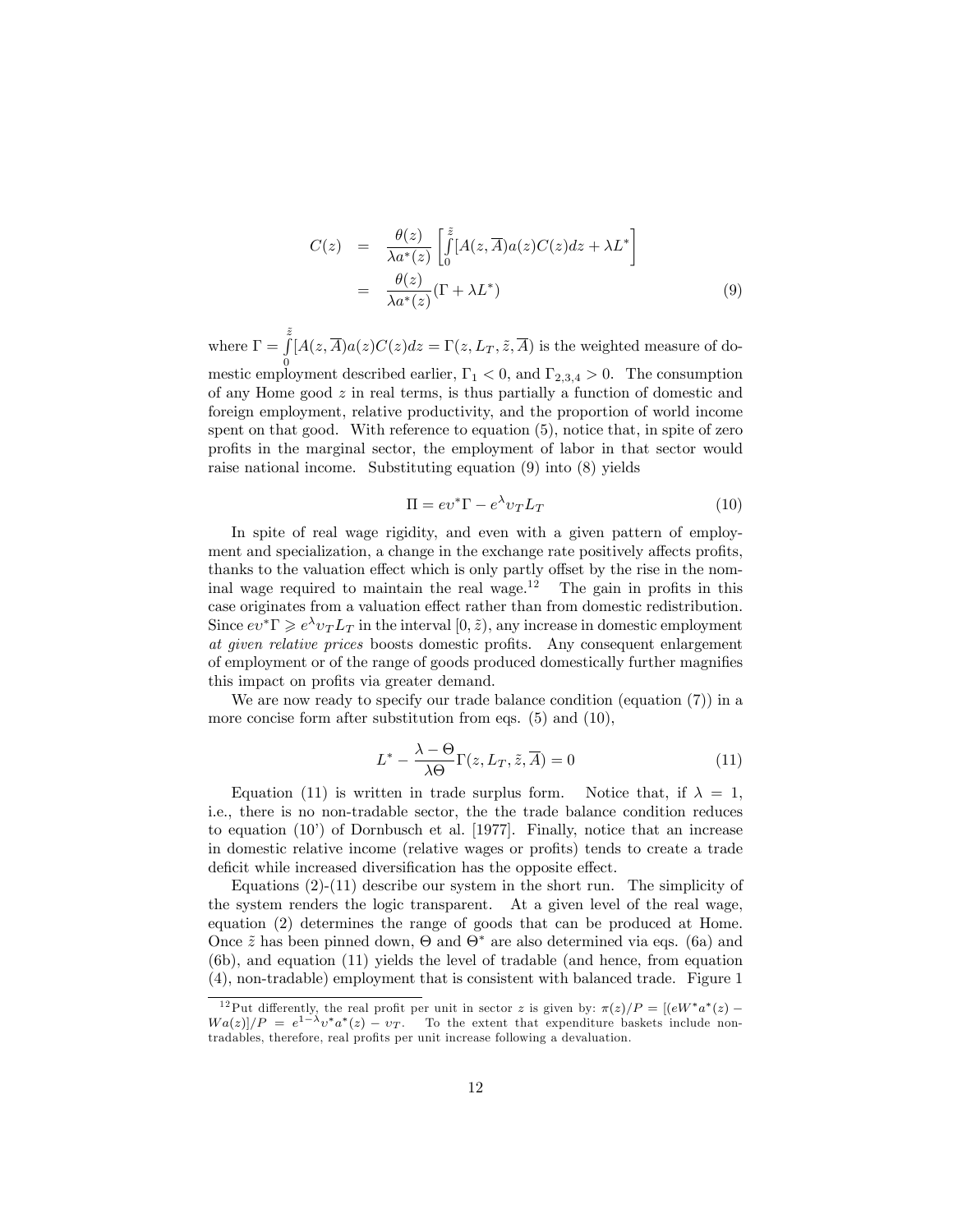

Figure 1: The supply and demand sides in the short run

below, summarizes the information in  $\tilde{z} - L_T$  space. The AA curve represents equation (2). Given  $\overline{A}$ , each level of relative wages between the two regions is consistent with a unique pattern of specialization. The BB curve captures equation (11). An increase in the range of goods produced domestically increases Home goods' share of global expenditures  $-$  call this the "diversification"  $effect"$  – creating a trade surplus. Higher Home revenues, some of which are spent on imports, on the other hand, tend to create a deficit. Assuming a relatively strong diversification effect enables us to conclude that the overall result is a trade surplus. Employment must rise to restore the trade balance through higher consumption, investment, and, hence, imports. The greater the share of world expenditures on the marginal sector newly acquired, i.e., the greater the diversification effect, the greater the trade surplus created, and hence the greater the room created for an increase in tradable sector employment.

#### 3.1 Comparative statics

The state variables  $\overline{A}$  and  $v_T$  are pre-determined in the short run. The appendix provides the detailed mathematical solutions. Here I focus on the intuition.

Begin with the equilibrium levels of  $\tilde{z}$  and  $L_T$  as defined by the system of equations  $(2)$  and  $(11)$  and consider the effects of relevant shocks.

One route to boosting Home competitiveness is a nominal devaluation. This has the effect of increasing the range of goods produced in Home, thus tending to create a trade surplus. The magnitude of the surplus is a positive function of the share of global expenditure devoted to the marginal good that Home now produces (i.e.,  $\Theta'$ ). A devaluation has no *direct* effect on the trade balance since it simply redistributes income within the tradable sector, with the lower Home relative wage reducing imports of consumption goods but the increased value of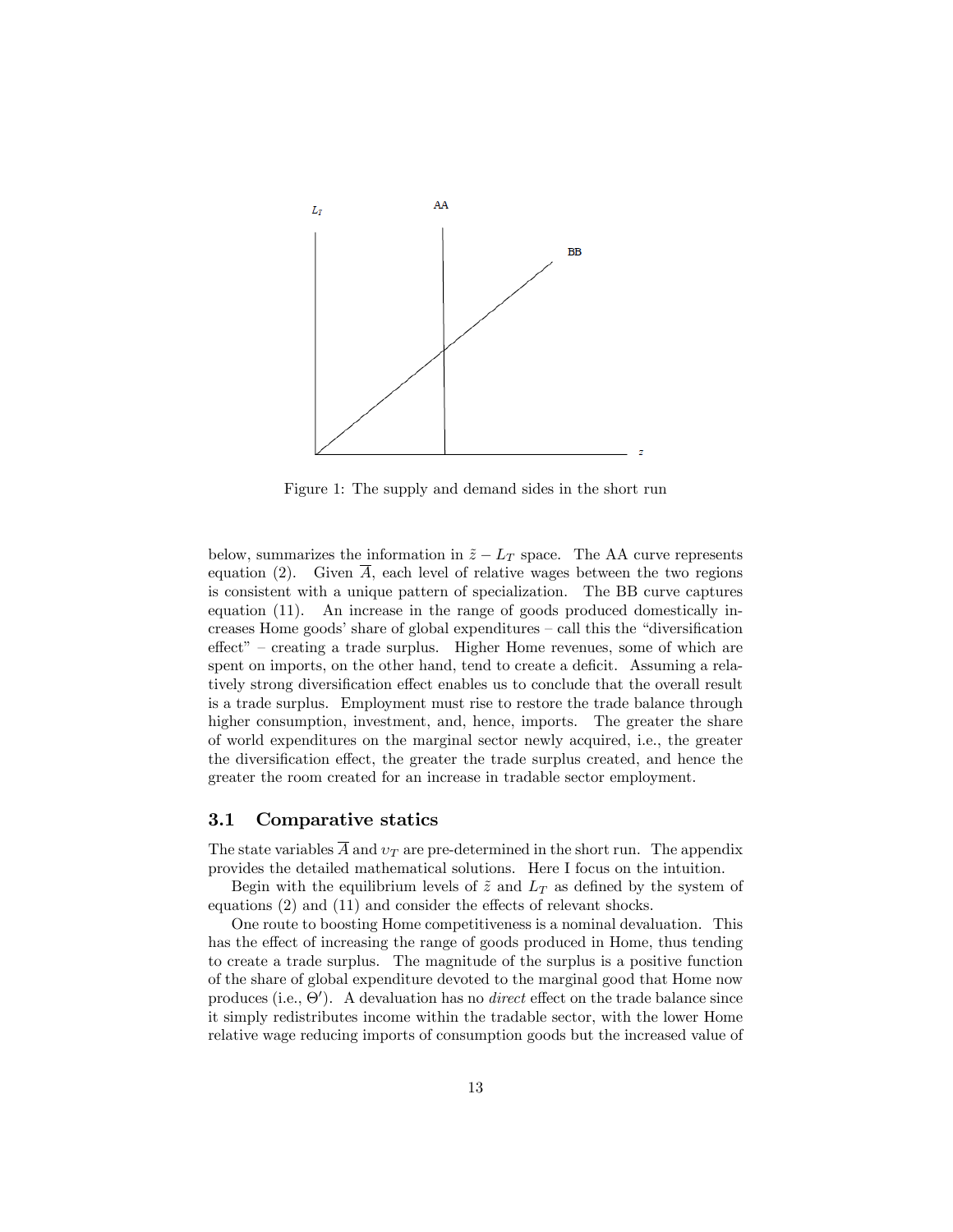profits boosting imports of capital goods. Non-tradable sector employment is also unaffected. Given the trade surplus created by diversification, an increase in employment is required to restore the trade balance through higher (wage and profit) income. In sum, the diversification of the production structure means that the trade balance is restored at a higher level of tradable sector employment. Figure 2 illustrates the comparative statics graphically.

Consider next the effect of a higher tradable sector real wage in Home. Such an increase has the effect of reducing the range of products produced domestically, creating a trade deficit. The direct effect on the trade balance and non-tradable sector employment is again zero since tradable sector income is simply redistributed. Loss of sectors means, therefore, that employment and income must fall to remove the overall trade deficit. The magnitude of this decline is directly related to the share of world expenditures falling on the marginal good that is now produced abroad. Figure 3 illustrates these results.

Finally, an increase in the average relative productivity in Home boosts competitiveness, makes it profitable to enter new sectors, and as a result expands the range of products produced at Home. A trade surplus is created in the process. The trade balance is, therefore, restored at a higher level of employment. The results are qualitatively similar to those presented in Figure 2. Recall that the diversification effect depends positively on world demand for the marginal good newly acquired by Home producers.

In sum,

$$
\tilde{z} = \tilde{z}(\overline{A}, v_T, e); \; \tilde{z}_{\overline{A}} > 0, \tilde{z}_v < 0, \tilde{z}_e > 0 \tag{12}
$$

$$
L_T = L_T(\overline{A}, v_T, e); L_{T\overline{A}} > 0, L_{Tv} < 0, L_{Te} > 0
$$
\n(13)

Notice that, in all three cases, assuming a strong impact of diversification on the trade balance, i.e., a high value of  $\Theta'$ , magnifies the effect on employment. Diversification helps set the longer-run process of accumulation and technical progress in motion by ensuring that trade deÖcits do not impede imports of much-needed capital goods. Moreover, the higher the income elasticity of international demand for the output of the newly acquired Home sectors, the greater the likelihood that diversification has the desired effect. The crucial role in the development process of the income elasticity of demand for a countryís output was, of course, highlighted famously by Singer [1950] and Prebisch [1950]. More recently, much of the work originating from Thirlwall [1979], and identified with the Balance of Payments-Growth Model has emphasized both the structural importance of income elasticities of demand and the balance of payments constraint in limiting accumulation and output growth.

#### 3.1.1 Profit income

The general equilibrium comparative static effects on profit income merit a more detailed exploration given that these play a major role in the evolution of the economy over time. Recall that, in the presence of real wage rigidity, profit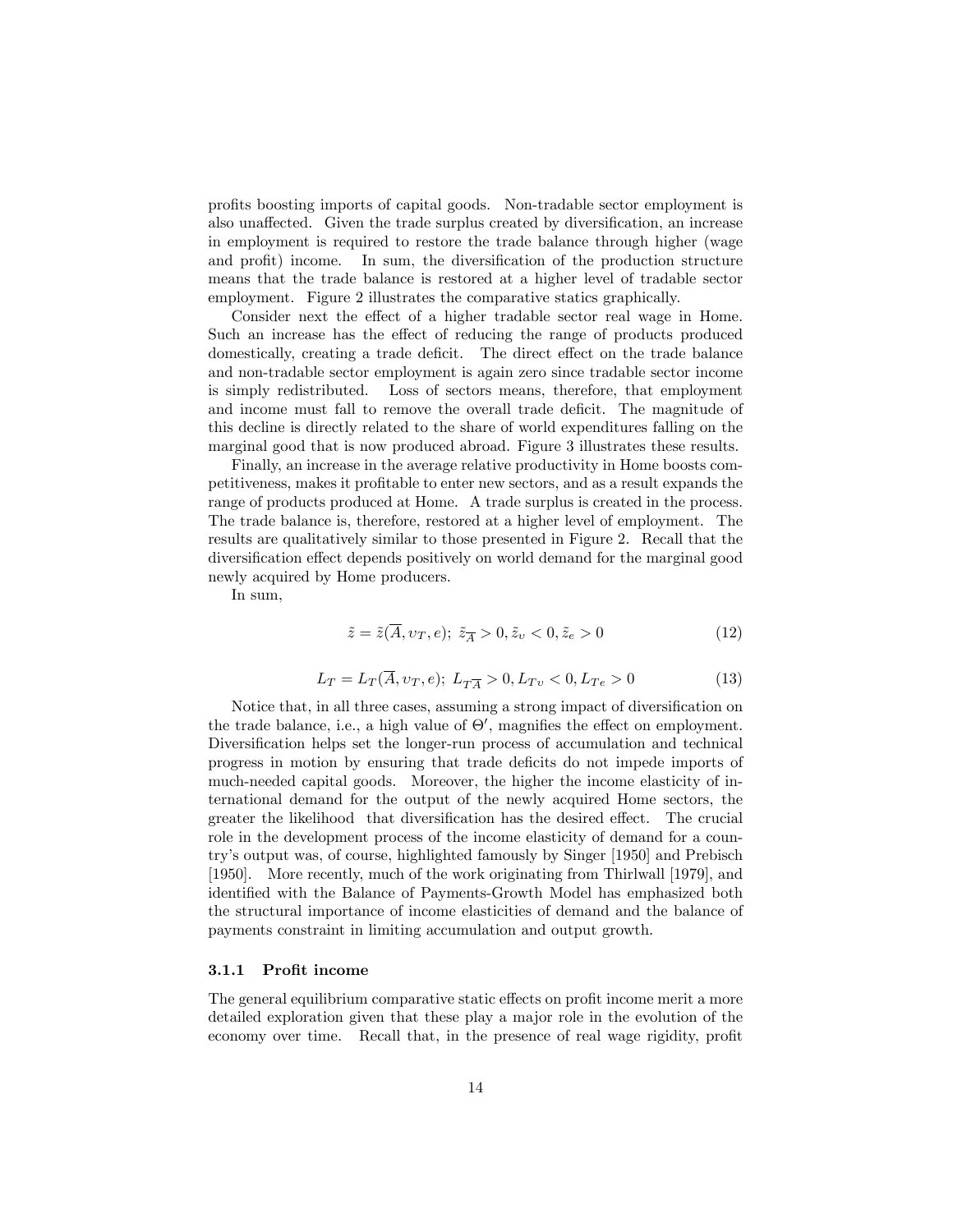

Figure 2: Nominal devaluation



Figure 3: The effects of an increase in the real tradable sector wage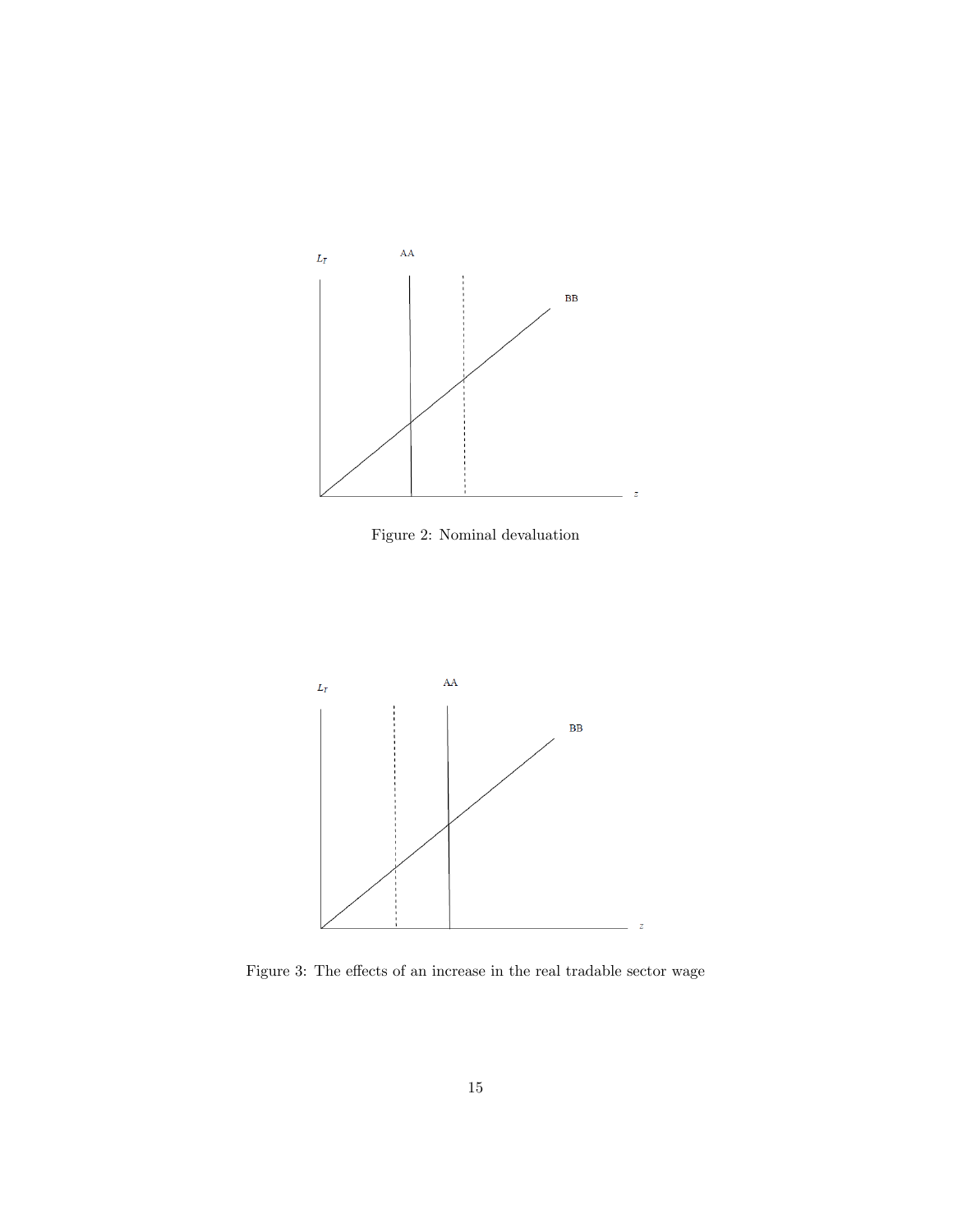income is driven by (Home and ROW) demand and valuation effects. Consider first the effect of a devaluation. From equations  $(10)$ ,  $(12)$ , and  $(13)$ :

$$
\frac{d\Pi}{de} = \left(\upsilon^*\Gamma - \frac{\lambda\upsilon_T L_T}{e^{1-\lambda}}\right) + \left(\upsilon^*\frac{d\Gamma}{dL_T} - \frac{\upsilon_T}{e^{1-\lambda}}\right)e\frac{dL_T}{de} \tag{14}
$$

The right hand side (RHS) can be broken down into two terms: (i) the term in the first set of parentheses captures the valuation effect; as already discussed, this effect is positive in spite of real wage rigidity since nominal wages rise only by a fraction  $\lambda$ , and (ii) the term involving the second set of parentheses captures the employment effect. Employment increases following a nominal devaluation as does demand, and since the price per unit exceeds unit labor costs in the relevant interval, the rise in output translates into the conclusion that this term is positive. The stronger the diversification effect, the greater the rise in employment and demand, and hence the greater the increase in profits. A nominal devaluation serves as a device to boost profits in Home's sectors of specialization. As is well-known from trade literature, it also serves as both an export subsidy and an import tariff.

Consider next the impact on Home profits of a rise in the real wage.

$$
\frac{d\Pi}{dv_T} = -e^{\lambda}L_T + \left(v^*\frac{d\Gamma}{dL_T} - \frac{v_T}{e^{1-\lambda}}\right)ev_T\frac{dL_T}{dv}
$$
\n(15)

Again, the RHS can be broken down into two terms: (i) the first term captures the effects of higher labor costs which squeeze the profit margin, and (ii) the term involving the parentheses reflects the employment effect. Lower tradable sector employment and thus demand, along with the fact that the price per unit exceeds unit labor costs in the relevant interval, ensures that this term is negative. The stronger the diversification effect, the greater the decline in employment, and hence the greater the fall in profits.

Finally, consider the effect of a shift in average productivity in favor of Home.

$$
\frac{d\Pi}{d\overline{A}} = \left(v^* \frac{d\Gamma}{dL_T} - \frac{\upsilon_T}{e^{1-\lambda}}\right) e \frac{dL_T}{d\overline{A}}\tag{16}
$$

Since an increase in average productivity raises employment in Home, the resulting higher demand boosts profits. The rise in profits varies directly with the strength of the diversification effect.

In sum,

$$
\Pi = \Pi(A, v_T, e); \ \Pi_{\overline{A}} > 0, \Pi_{v_T} < 0, \Pi_e > 0 \tag{17}
$$

Savings equals total profits. This follows from the assumption that there is no saving out of wage income while profit income is not consumed.<sup>13</sup> Furthermore, with balanced trade in the absence of a government sector or international income flows, savings equal investment.

 $13$  One could relax this assumption without qualititively affecting the main results. The notation and exposition, however, will have to be much more involved.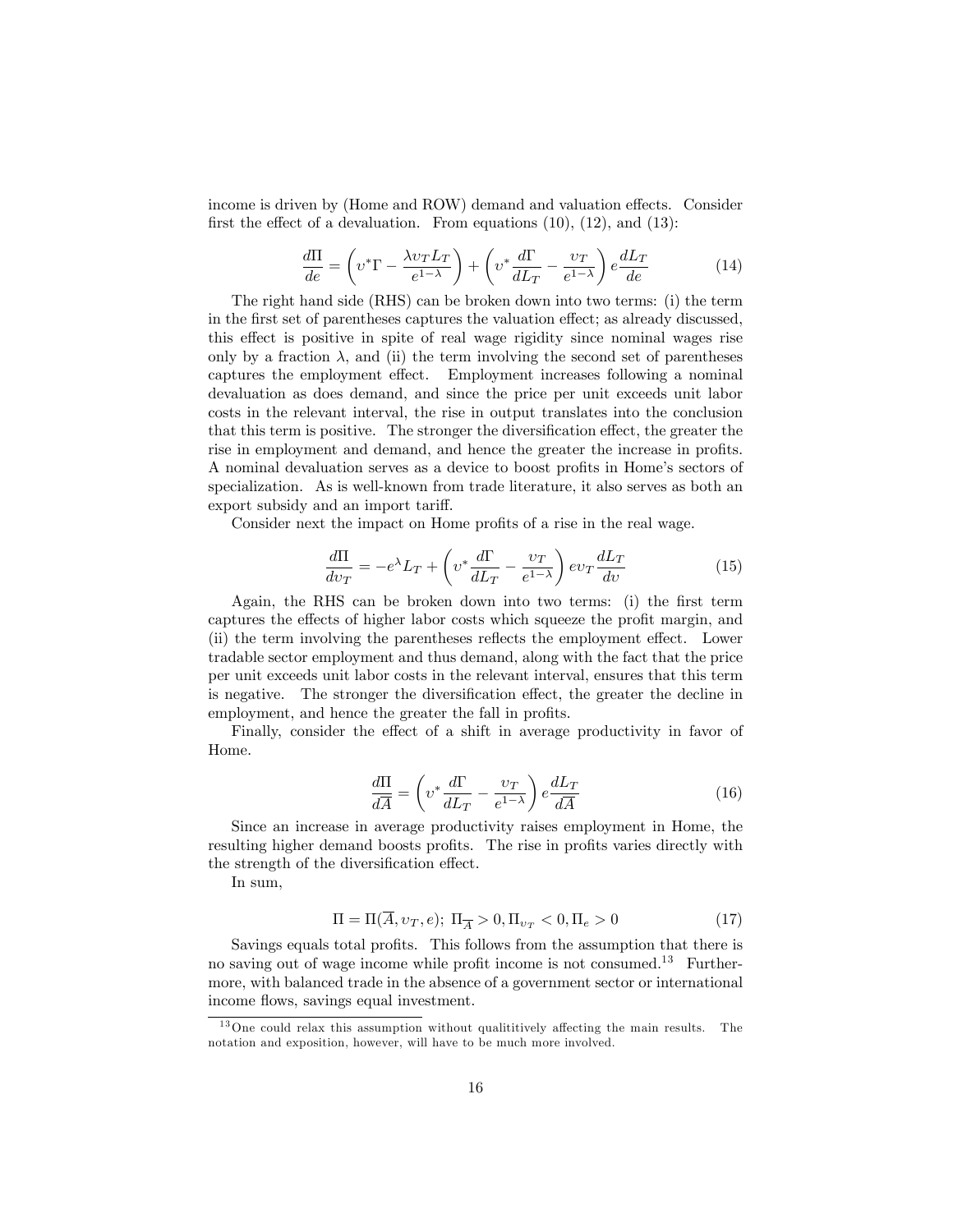#### 3.2 Adjustment over the longer run

As mentioned earlier,  $v_T$  and  $\overline{A}$  are state variables that are pre-determined in the short run. Consider now the behavior of the system over time. From equation  $(1)$ , the evolution of Home's average productivity is a function of capital accumulation, which, in turn, depends on savings, and hence total profits. Accumulation generates new knowledge about production in the economy as a whole. An incidental by-product of capital accumulation is, therefore, the improvement of the technology used by firms. This accumulation of knowledge slows down as Home accumulates capital and moves toward the technological frontier. The equation of motion of relative average productivity is given by:

$$
\widehat{\overline{A}} = \frac{f' \Pi}{P \overline{A}} = \widehat{\overline{A}}(\overline{A}, v_{\overline{A}}; e)
$$
\n(18)

We know already from equation (17) that  $\Pi_{\overline{A}} > 0$ ,  $\Pi_{v_T} < 0$ , and  $\Pi_e > 0$ . These signs translate into  $\overline{A}_{v_{\tau}} < 0$ , and on the assumption that the response of profits to average productivity changes is less than unit elastic,  $\overline{A}_{\overline{A}} < 0$ . The effect of an exchange rate change is less clear. As long as the expenditure share of tradables is not too large,  $\overline{A}_e > 0$ ,<sup>14</sup> otherwise  $\overline{A}_e < 0$ .

Notice that the specification in equation  $(18)$  has the crucial implication that, as in a familiar version of the AK family of growth models, productivity catch-up in Home is a by-product of accumulation. The relationship arises from Arrowtype industry-wide learning-by-accumulation. Alternatively, it could be seen as a conveniently modified form of the Kaldorian "technical progress" function.<sup>15</sup>

The evolution of the domestic real wage is affected by labor market conditions. The tradable sector is the modern industrialized segment of the economy that requires a relatively well-trained labor force. Scarcity of skills in the economy, the cost of training employees, and industrial working conditions give workers in this sector some bargaining power. It seems reasonable to assume, therefore, that over the longer run, the real wage is influenced by the availability of "outside" labor for employment in this sector. Easy availability of a large pool of outside workers works to undermine the bargaining position of the currently employed tradable sector workers, as reflected in their "target" real wage  $\bar{v}_T$ . Workers adjust their real wage demands depending on what they earn relative to their target. These ideas can be formulated in the form of the following simple specifications:

$$
\bar{v}_T = h\left(\frac{L - L_T}{L}\right); h' < 0 \tag{19a}
$$

$$
= h\left(1 - \frac{L_T}{L}(\overline{A}, v; e)\right) \tag{19b}
$$

<sup>&</sup>lt;sup>14</sup> Specificallly,  $\lambda < (e/\Pi)\Pi_e$ .

 $15$ Recall that Kaldor and Mirrlees [1962] specified the technical progress function as a relationship between the rate of growth of productivity (or output per worker) and that of investment per capita.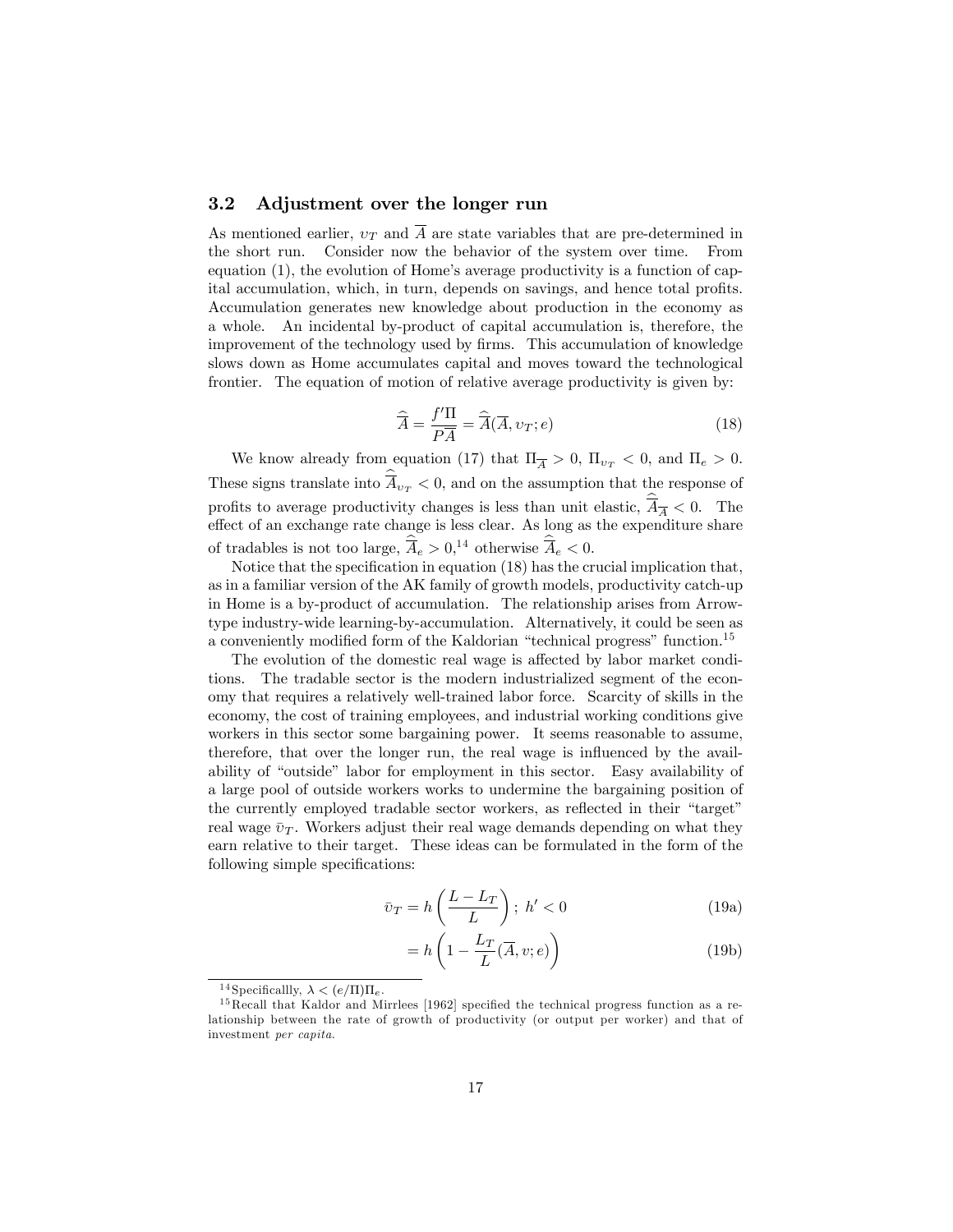where  $L_{T\overline{A}}, L_{Te} > 0, L_{Tv} < 0$  from equation (13). Furthermore,

$$
v_T = g\left(1 - \frac{v_T}{\bar{v}_T}\right); g' > 0 \tag{20a}
$$

$$
= v_T(\overline{A}, v_T; e) \tag{20b}
$$

where  $\hat{v}_{T\overline{A}} > 0$ ,  $\hat{v}_{Tv} < 0$ , and  $\hat{v}_{Te} > 0$ .

We are now ready to explore the linearized dynamics of the system given by equations (18) and (20a) with the help of Figure 4. The  $\overline{A} = 0$  isocline represents the combinations of average productivity and real wages such that the international productivity gap is stable.<sup>16</sup> An increase in average productivity in Home generates additional domestic profits, investment, and hence, productivity growth. A higher steady state real wage is required to eliminate the productivity gap created in favor of Home through reduced profits. Along the  $\hat{v}_T = 0$  isocline the real wage is at a level consistent with workers' target. An increase in average productivity in Home raises tradable sector employment, reduces the pool of workers available for working in the tradable sector, and hence, raises the target real wage. The actual real wage must gradually rise in response to higher worker aspirations as a result. The standard Routh-Hurwitz conditions for local stability are unambiguously satisfied in this case. Above the  $\overline{A} = 0$  isocline, negative investment in the Home economy leads to declining relative productivity. Below the  $\hat{v}_T = 0$  isocline the real wage is lower than that consistent with labor market conditions, and rises as a result.

In order to guide intuition, consider the adjustment process that occurs over time. For the sake of brevity, we only focus on the non-oscillatory, most direct paths. Suppose we are at point A in Figure 4 where we have a combination of a real wage that is too high given labor market conditions and high profits per unit of capital stock. The latter on its own leads to investment, rising relative productivity, and, as a result, greater tradable sector employment, specialization in a wider range of sectors, and learning. The former results in declining real wages, which further boost profitability, diversification, and employment generation in the tradable sector, dampening the downward pressure on the real wage as a result. The change in tradable sector employment and the range of goods produced in Home is, therefore, positive during this phase.

Over time the economy reaches a stage where the real wage has declined to the point where it equals tradable sector workersí target level. Continued profitability, however, ensures continuing investment and tradable sector employment generation. The real wage begins to rise consequently even as rising investment makes the economy more productive, leading unambiguously to diversification and tradable sector employment generation. Rising real wages dampen profits until further accumulation ceases as the economy reaches its steady state. Average productivity and the real wage, which moved in opposite directions during the earlier phase, move in the same direction in this final

 $16$ Or, equivalently, the rate of accumulation is zero.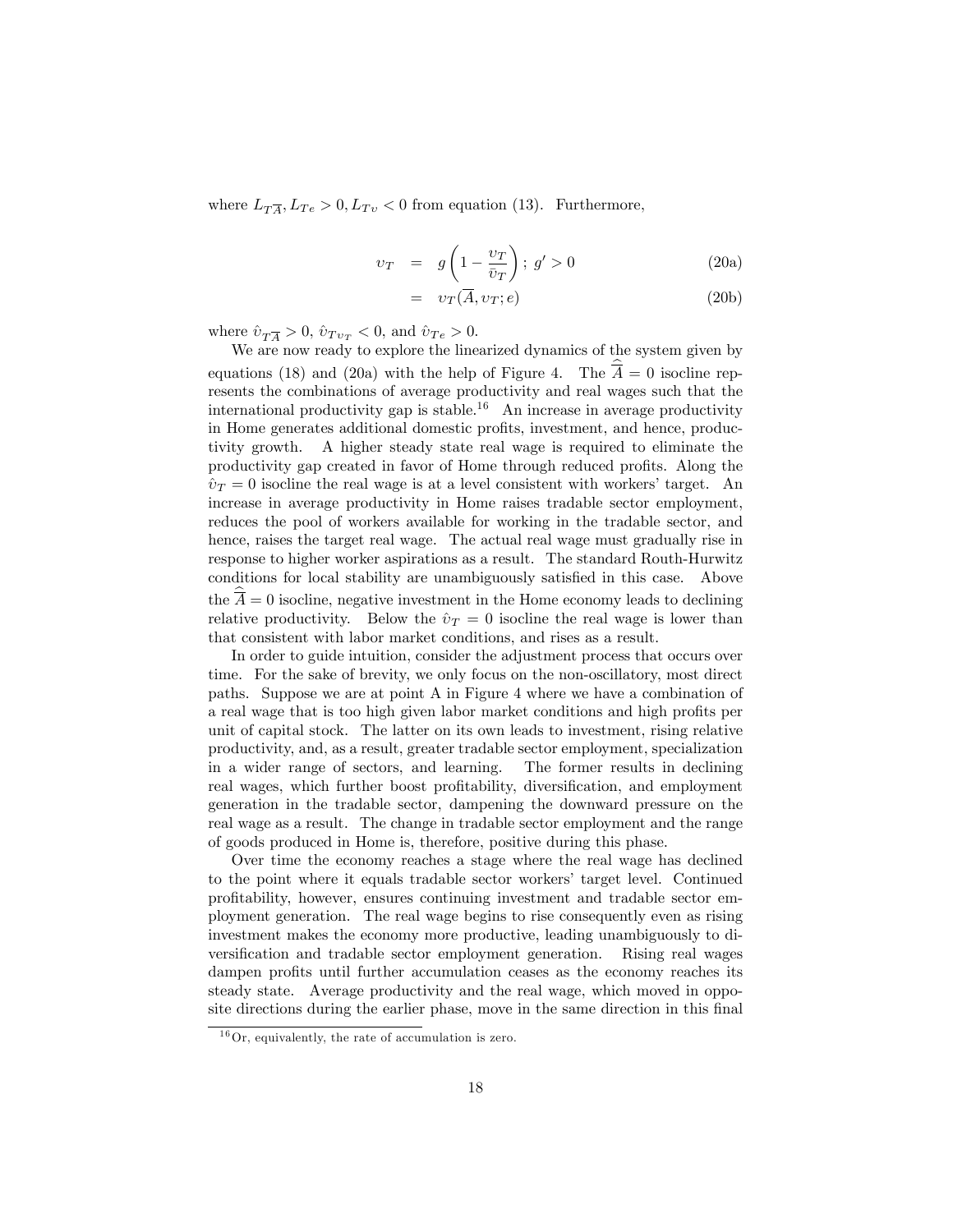

Figure 4: Long-run adjustment

phase. Moreover, unlike the Örst phase, the movement of the real wage and productivity have offsetting effects on diversification during the final phase.

#### 3.2.1 The Exchange Rate, Real Wage, and Relative Productivity

Suppose policy makers raise the level of the nominal exchange rate (i.e., a nominal devaluation). Such a step could be forced by immediate competitiveness considerations but will have consequences beyond that, as illustrated by Figures 5 and 6. In the short run, the devaluation leads to a rise in the range of tradable goods produced and in tradable sector employment. Home profits rise too, thanks to demand-side and valuation effects. Over the longer run, the initial effect is a rise in the real wage as the labor market tightens, although the effect on investment is ambiguous. We know from our earlier discussion that  $\overline{A}_e \leq 0$ . Based on these signs, I consider two polar cases: (i) the best case scenario where both the steady state real wage and average domestic productivity rise, and (ii) the worst case scenario where both these variables decline. Intermediate cases too are possible but I focus on  $(i)$  and  $(ii)$  to highlight the "horse race" between wages and learning following a devaluation.

Consider first the best case scenario. Here the expenditure share of the tradable sector initially is sufficiently small so that  $\hat{\overline{A}}_e > 0$ . Put differently, the positive effect of a devaluation on profits dominates the valuation effect on the capital stock so that profits per unit of capital stock rise. The rise in real wages over time is accompanied in this case by investment and learning, putting further upward pressure on wages. Learning accumulates and the average productivity gap narrows as Home experiences the catching up process. With the passage of time, the rise in the real wage creates a profit squeeze, leading eventually to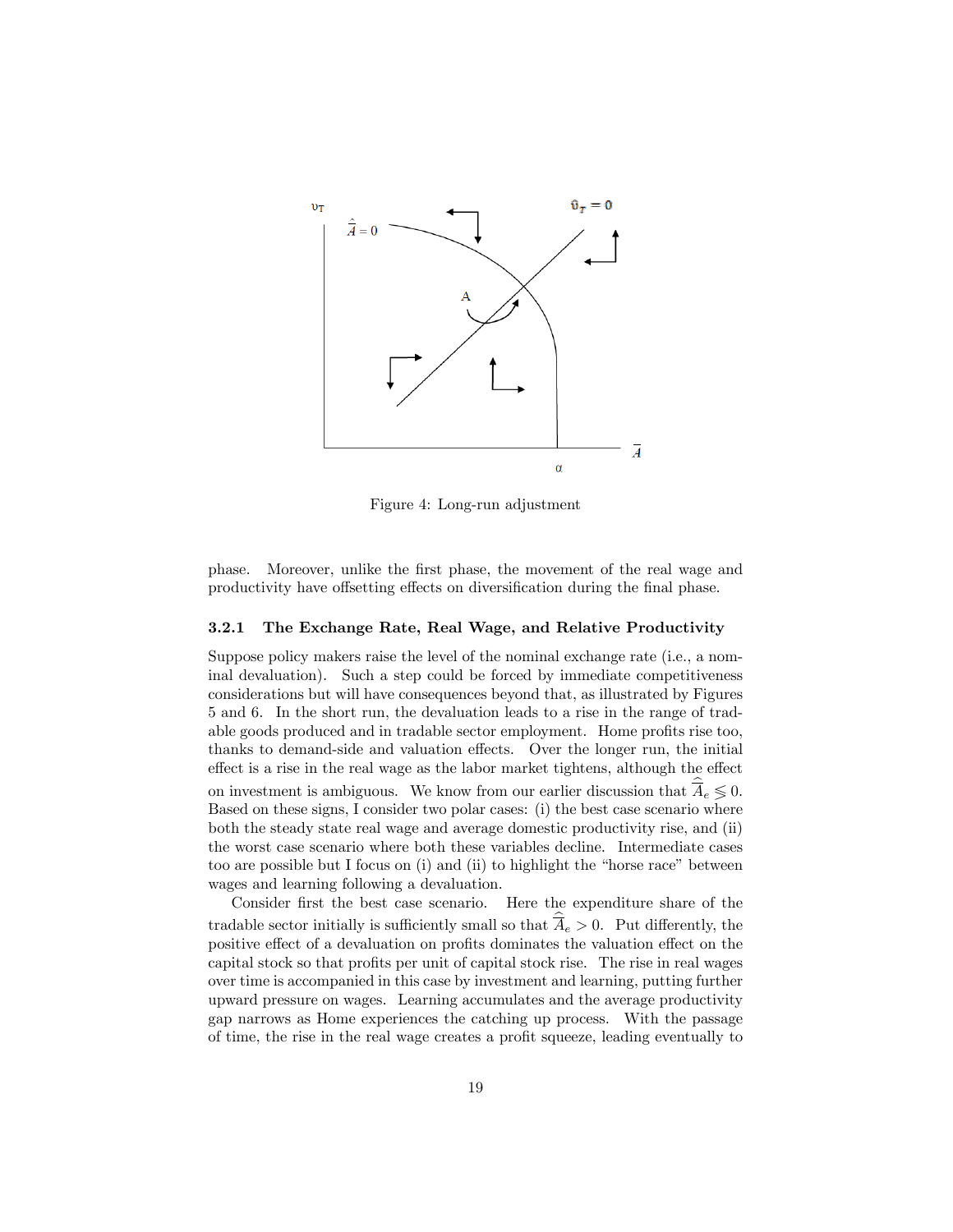a stable international productivity gap, assuming that the steady state arrives before Home exhausts learning possibilities. If the initial direct effect of the devaluation on profits is large enough, both average productivity and the real wage are higher in the new steady state in spite of the the profit squeeze caused by rising real wages. Figure 5 graphically presents this win-win scenario. It requires, in addition to the condition  $\overline{A}_e > 0$ , that the effect of the devaluation on profits (captured by  $\hat{\overline{A}}_e$ ) be large while that on the labor market (captured by  $\hat{v}_{Te}$ ) be small. In graphical terms, the  $\hat{A} = 0$  isocline must shift more than the  $\hat{v} = 0$  isocline.

Consider next the worst case scenario. In this case the initial expenditure share of the tradable sector is small enough so that  $\hat{\overline{A}}_e < 0$ , i.e., the positive effect of a devaluation on profits is more than offset by the valuation effect on the capital stock so that profits per unit of capital stock fall. Now rising real wages are accompanied by falling investment and declining productivity, which dampens the rise in the real wage until the latter is consistent with labor market conditions but still too high to maintain a stable international average productivity gap. Beyond this point, both productivity and the real wage in Home decline as the economy loses sectors to ROW and specializes until the new steady state is attained.

Figure 6 illustrates this scenario, the end result of which is a lower real wage, lower average productivity, and a greater technological gap between Home and ROW. This requires, in addition to the condition  $\hat{\overline{A}}_e < 0$ , that the effect of the devaluation on profits and investment be large while that on the labor market be small. Again, the  $\overline{A} = 0$  isocline must shift more than the  $\hat{v} = 0$  isocline for this scenario to eventuate.

Thus, both the best and worst case scenarios require that the effect of a devaluation on investment be greater than that on wage growth. The initial effect of the nominal exchange rate change on accumulation constitutes the dividing line. A positive effect, which is helped by a smaller initial size of the tradable sector so that profits per unit of capital rise and  $\hat{\overline{A}}_e > 0$ , results in the best case scenario. A negative effect so that  $A<sub>e</sub> < 0$ , leads to the worst case scenario.

Finally, consider the case where Home has already exhausted learning possibilities so that average productivity is constant at a level lower than or equal to ROW. As shown in Figure 7, now a nominal devaluation simply translates into an increase in the real wage without any change in average productivity. More than a tool of technological development through diversification and accumulation, the exchange rate now becomes a tool of real wage management. This is because while a nominal devaluation still leads to greater tradable sector employment, diversification, labor market tightening, and hence a rising real wage, there is no accompanying technological progress. Rising real wages simply squeeze out profits. Notice that once the economy has transformed to the point where the nontradable sector has a bargaining structure similar to the tradable sector and unemployment has vanished, the exchange rate no longer is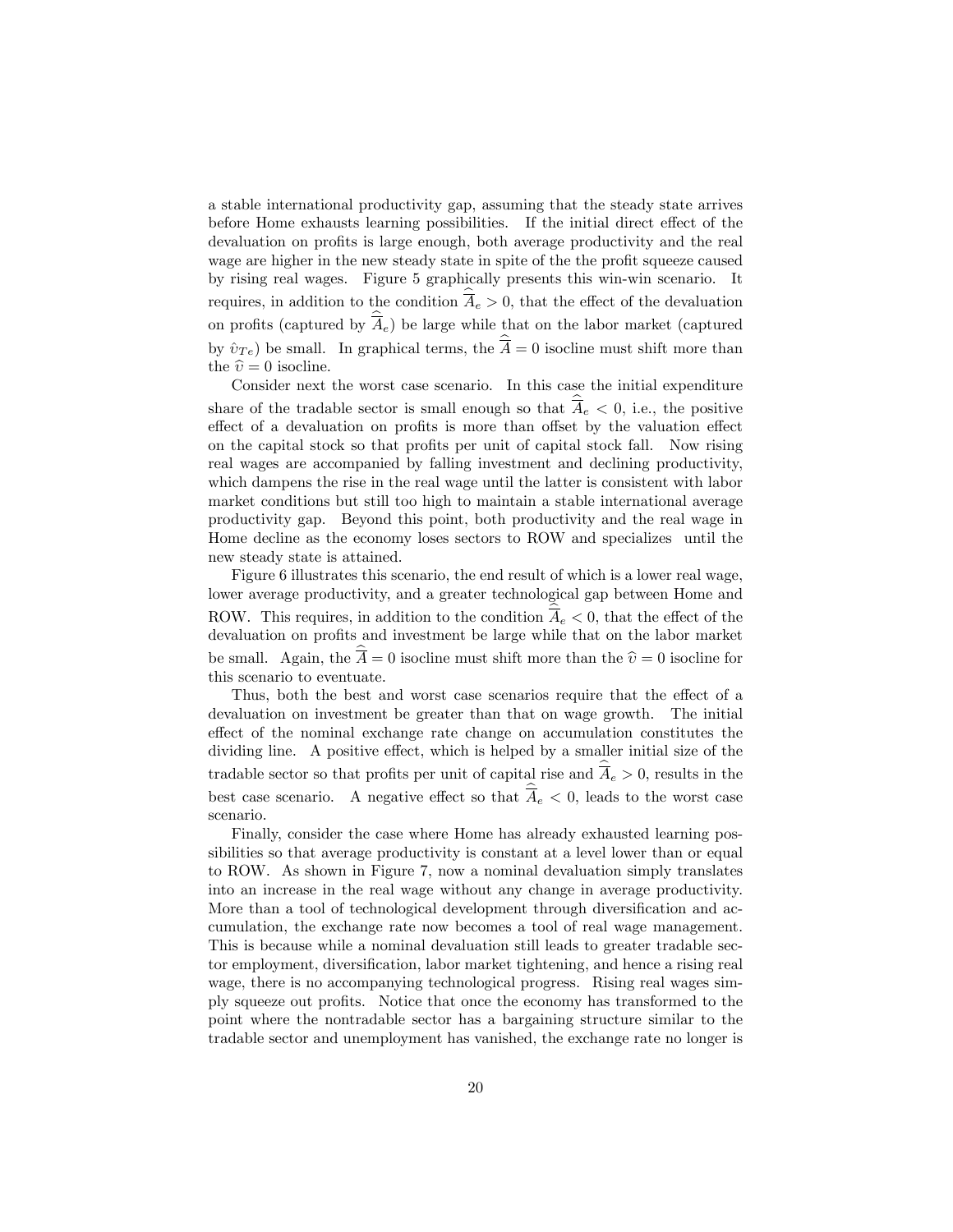

Figure 5: The best case scenario following a devaluation



Figure 6: The worst case scenario following a devaluation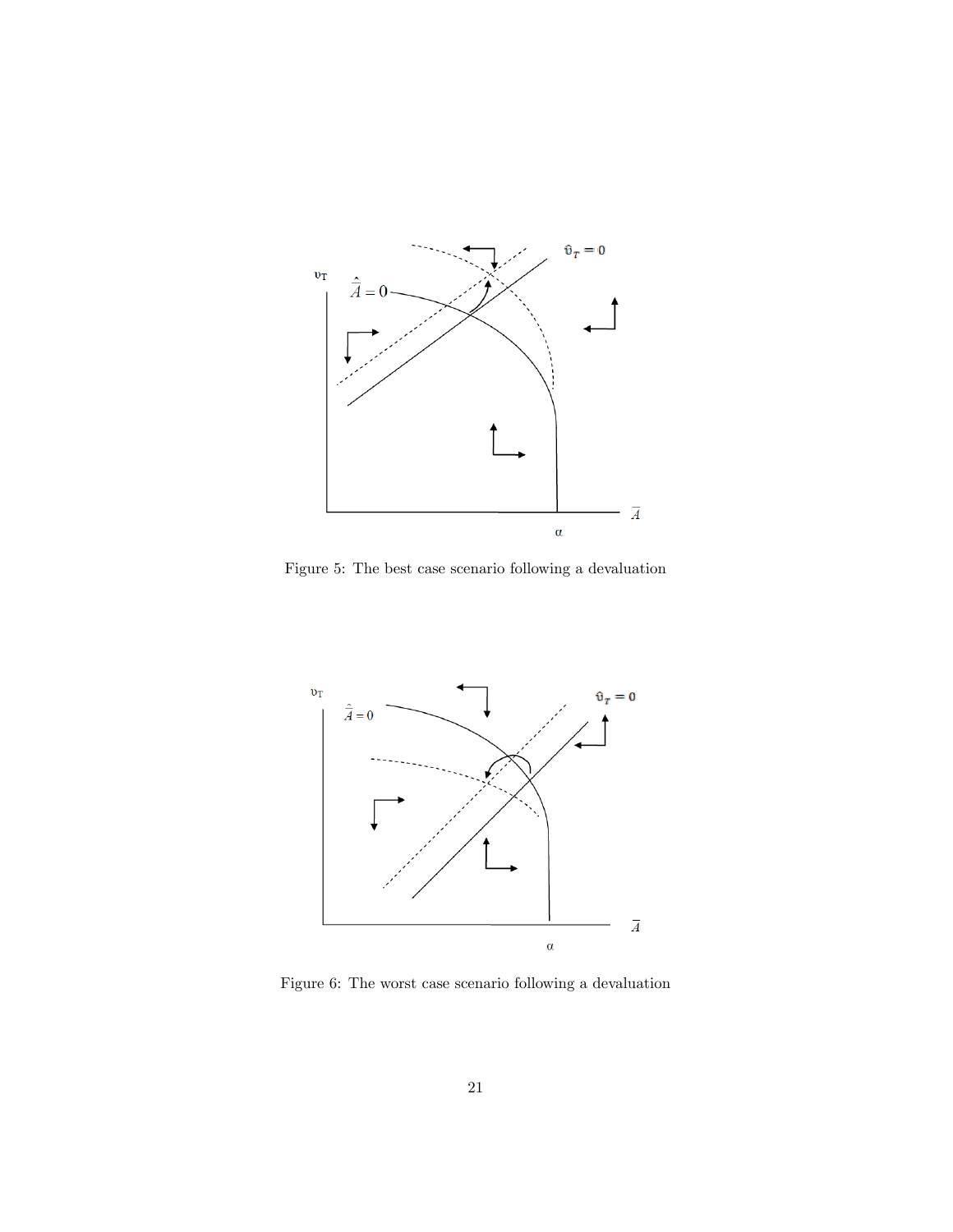effective as an instrument for real wage management either.<sup>17</sup>

Thus, the overall long-run effects on the economy hinge on the behavior of the labor markets as well as the response of profits to exchange rate changes and of productivity to investment. Since the modern tradable goods sector is the driver of real wages, the higher the amount of available labor outside the tradable sector to begin with, the greater the likelihood that wages adjust slowly following a devaluation, and thus the more useful a policy of exchange rate undervaluation will be in promoting diversification, employment, and technical progress. The relevant expressions for the determinant of the Jacobian  $(\Delta)$  and the steady state values can be expressed explicitly with the help of equations (12), (13), (17), (18), (19a) and (20a):

$$
\Delta = \frac{f'g'}{e^{\lambda} \overline{A} \overline{v}_T} \left[ \frac{\Pi}{\overline{A}} \left( 1 - \frac{\overline{A}}{\Pi} \Pi_{\overline{A}} \right) \left( 1 + \frac{v h'}{\overline{v} L} L_{T v_T} \right) + \frac{\Pi_{v_T} h' \overline{v}_T}{\overline{v} L} L_{T \overline{A}} \right] > 0 \tag{21}
$$

$$
\frac{d\overline{A}}{de} = \frac{\left[ -\frac{\Pi}{e} \left( \lambda - \frac{e}{\Pi} \Pi_e \right) \left[ 1 + \frac{v h'}{\bar{v} L} L_{T v_T} \right] - \frac{\Pi_{v_T} h' v_T}{\bar{v} L} L_{T e} \right]}{\left[ \frac{\Pi}{A} \left( 1 - \frac{\overline{A}}{\Pi} \Pi_{\bar{A}} \right) \left( 1 + \frac{v h'}{\bar{v} L} L_{T v_T} \right) + \frac{\Pi_{v_T} h'}{\bar{v} L} L_{T \bar{A}} \right]} \leqslant 0 \tag{22}
$$

$$
\frac{dv_T}{de} = \frac{\left[ -\frac{\Pi}{\overline{A}} \left( 1 - \frac{\overline{A}}{\Pi} \Pi_{\overline{A}} \right) \left( \frac{h'v_T}{\overline{v}L} L_{Te} \right) + \frac{\Pi}{e} \left( \lambda - \frac{e}{\Pi} \Pi_e \right) \frac{v_T h'}{\overline{v}_T L} L_{T\overline{A}} \right]}{\left[ \frac{\Pi}{\overline{A}} \left( 1 - \frac{\overline{A}}{\Pi} \Pi_{\overline{A}} \right) \left( 1 + \frac{v_T h'}{\overline{v}_T L} L_{Tv_T} \right) + \frac{\Pi v_T h'}{\overline{v}_T L} L_{T\overline{A}} \right]} \lesssim 0 \quad (23)
$$

By way of comparison with Dornbusch et al. [1977], and in order to shed some more light on the long-run adjustment process, it might be useful to explore developments in the  $z - \omega$  space. The A'A' curve is the equivalent of the AA curve in Figure 1, and represents the relative wage associated with the marginal good Z. The B'B' curve represents the trade balance, and is the  $z - \omega$ space equivalent of the BB curve. In this case it is vertical since limit pricing and real wage rigidity mean that the trade balance equation is independent of relative wages (recall equation (11)). A devaluation causes both curves to shift to the right on impact, the B'B' curve shifting due to higher employment. The (lower) Home relative wage  $\omega_1$  resulting directly from a devaluation is consistent with a more diversified structure and higher tradable sector employment. The economy moves from point  $E$  to  $E'$ . Greater employment, a lower relative wage, and higher profits result in accumulation, investment, and rising wages over time. In the best case scenario corresponding to Figure 5, both curves shift further right since the learning dominates rising wages. A more diversified structure results even if the relative wage rises to its original level  $\omega_0$ , as shown at point  $E^{\prime\prime}$  in the figure, or to an even higher level. It is obvious from equation  $(2)$  that, absent the technical progress caused by greater profits and investment during the transition,  $\omega_0$  would still be associated with the original pattern of specialization and employment.

<sup>&</sup>lt;sup>17</sup>Note also that non-tradable employment would never shrink to zero as long as  $\lambda < 1$ .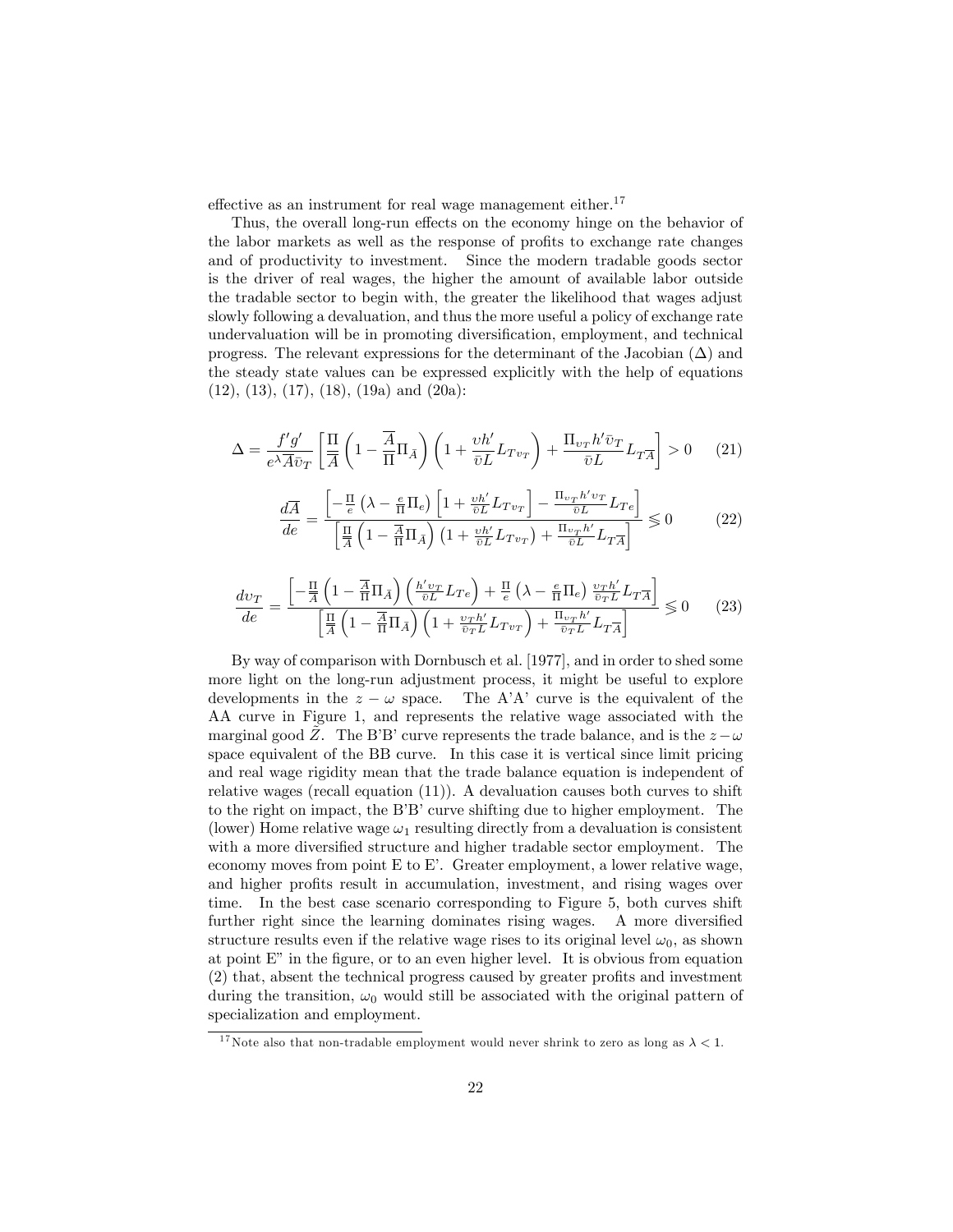

Figure 7: Devaluation in an economy where learning has been exhausted



Figure 8: The structural evolution of the economy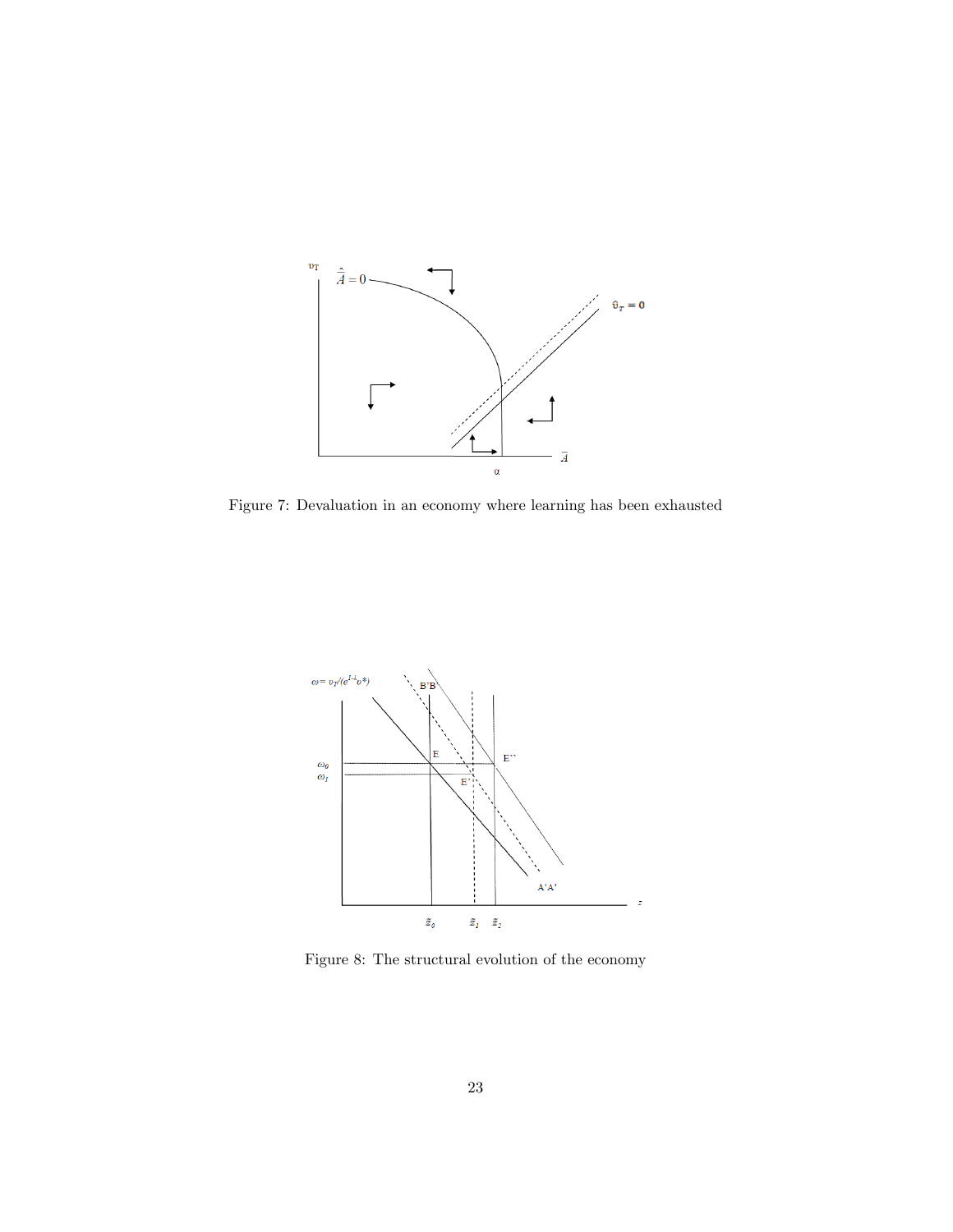#### 4 Conclusions and Future Extensions

There is substantial empirical evidence that countries tend to diversify along both the output and export dimensions during most of their growth trajectory and that undervalued exchange rates can promote investment and growth. Countries develop by learning to successfully carry out new activities. Why do some countries successfully diversify and catch up while others fail to follow suit? One reason almost certainly lies in the risk underlying ventures in new industries, especially when potential customers reside outside of investors' familiar terrain, as in the case of export markets. Hausmann and Rodrik [2005], for example, pin the blame on market failures. Uncertainty about production costs in new export lines and the inability to fully internalize benefits leads imperfectly informed entrepreneurs to deliver less than socially optimal diversification.

This paper presented a model consistent with the idea that, by boosting profits, policy action through devaluation can help offset the risky nature of investment in new sectors in the presence of shallow financial markets. Thus devaluation is potentially a highly useful tool to subsidize risk-taking. Perhaps more importantly, by facilitating diversification, an undervalued exchange rate could help counter the negative external account effects of higher investment. Finally, by boosting investment and productivity, an undervalued exchange rate helps ensure that firms have staying power in the newly acquired sectors. Such a policy, however, could be thwarted if distributional conflict undermines competitiveness. This is one dimension in which exchange rate policy may be superior to more direct routes to boosting profitability and investment such as wage suppression. An undervalued exchange rate could potentially boost profits while leaving the real wage untouched in the short run. The long-run effect on workers is ambiguous but, given the right conditions, the effect of a nominal devaluation is to cause a permanent rise in the real wage, tradable sector employment, and productivity. Moreover, the economy diversifies along the growth path. For the profit-investment-learning nexus to come into play, however, Home firms must have some market power, which in our case is exhibited through the assumption that lack of domestic competition makes limit pricing possible. Related considerations at least partly motivated policy makers in South Korea and several other successful cases of development to limit domestic competition in the tradable sector and to selectively "champion" firms.

My aim here was to develop a relatively simple framework in which investment, distribution, and diversification could be simultaneously analyzed as endogenous to the system. I ignored a number of complications along the way. For example, the rest of the world does not retaliate to a nominal devaluation carried out by the Home country. Limit pricing is a special assumption. This assumption is perhaps more plausible for the sophisticated, cutting edge sectors in developing countries rather than the more traditional/less sophisticated traded sectors where domestic firms are likely to face intense competition. Assuming homothetic demand functions sweeps interesting distributional issues under the rug. Also, in the very long-run, growth would eventually cause the subsistence wage to rise and hidden unemployment to disappear, even in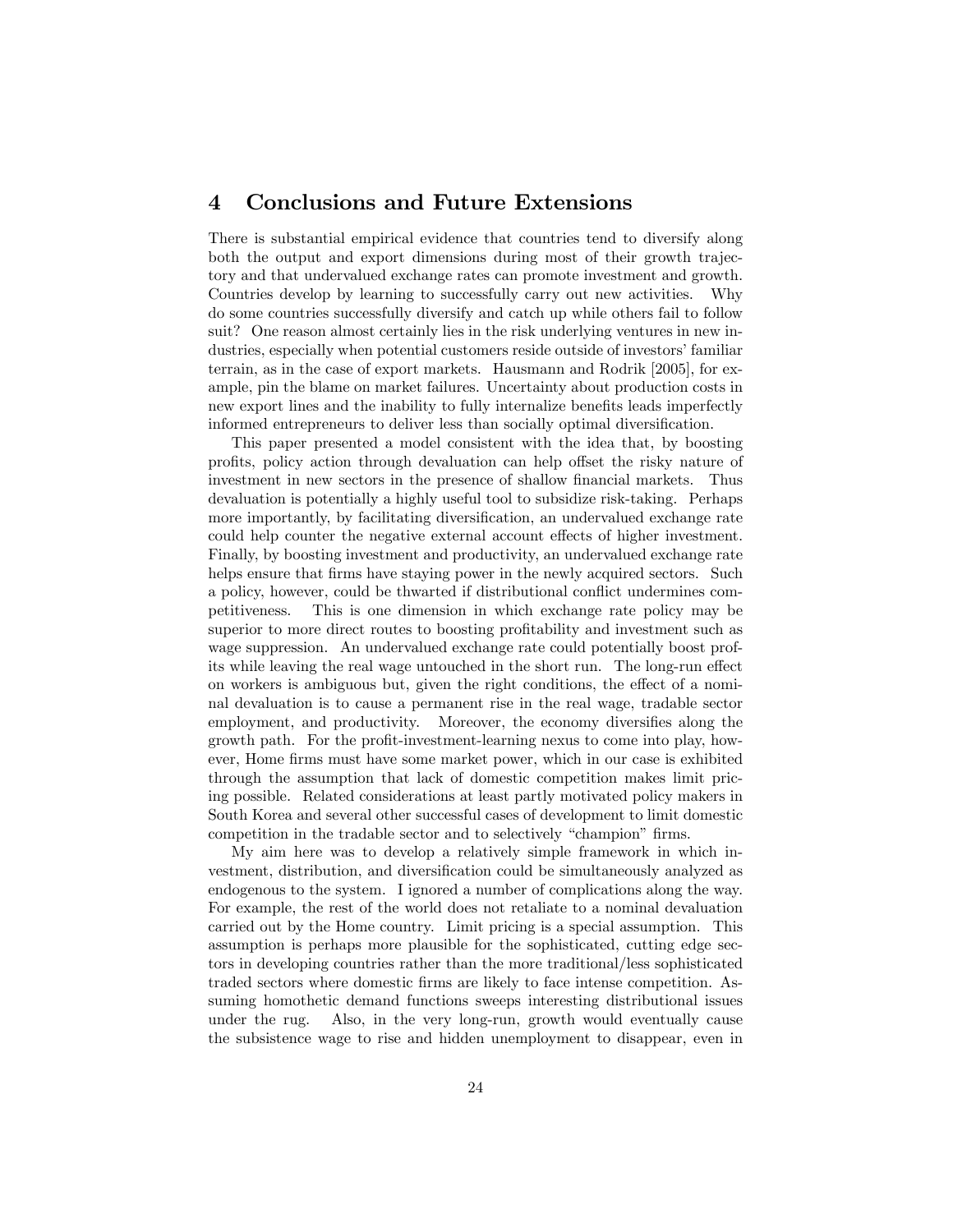an economy that starts with a large amount of the latter. A more involved long-run framework would relax these assumptions.

In line with empirical evidence, the simple framework developed here suggests several reasons why the real exchange rate may be a less effective tool for developed country policy makers. An economy which is closer to the global technological frontier may have lesser scope for learning by investing. Moreover, advanced economies tend not to have the dual labor market structure that plays an important role in this model. Labor tightening is, therefore, likely to offset any initial boost to competitiveness. Moreover, internal competition is much more likely to neutralize the effects of a devaluation on profits in the absence of deliberate championing of chosen firms by policy makers. Finally, an economy that is economically large would be unable to increase supply without adversely affecting its terms of trade; a problem that the Home economy does not face in the present model.

While in my model the benefits of diversification arise in the form of offsetting the trade deficit-creating effects of higher profits and employment generation in the modern sector, the advantages of diversification almost certainly extend beyond that. Indeed one could easily identify at least two additional benefits: (i) portfolio diversification on the production side, which, as pointed out more than half a century ago by Prebisch [1950] and Singer [1950], among others, is likely to contain volatility in the face of external shocks, and (ii) learningby-doing as the labor force is exposed to more challenging tasks in the newly acquired sectors. In addition, a series of studies following Melitz [2003] have analyzed the learning-by-exporting channel which seems to be more significant in the case of developing countries.<sup>18</sup> I leave these issues to future research. Also, left to future research are other issues that attain theoretical salience in the very long run, such as movement along cones of diversification as old industries gradually die out once a country attains a certain level of income.<sup>19</sup>

#### 5 Mathematical Appendix

The detailed expressions for the slopes of the various curves and the comparative statics in Section 3.1 are as follows:

$$
\frac{dL_T}{d\tilde{z}}\Big|_{AA} = \infty
$$

$$
\frac{dL_T}{d\tilde{z}}\Big|_{BB} = \frac{\frac{\lambda}{\Theta(\lambda-\Theta)}\Theta' - \Gamma(\tilde{z})}{\Gamma_2}
$$

$$
\frac{d\tilde{z}}{de} = -\frac{-(1-\lambda)}{e^{\lambda-2}A_1}\frac{\nu_T}{\nu^*}
$$

<sup>&</sup>lt;sup>18</sup> See, for example, Pedro and Yang [2009] for a comprehensive survey.

 $19$  See Schott [2004], Xiang [2007], and Cadot et al. [2009] for very interesting discussions of country evolutions across cones of diversification as new industries develop while old ones that a diversifying country loses comparative advantage in die out only gradually.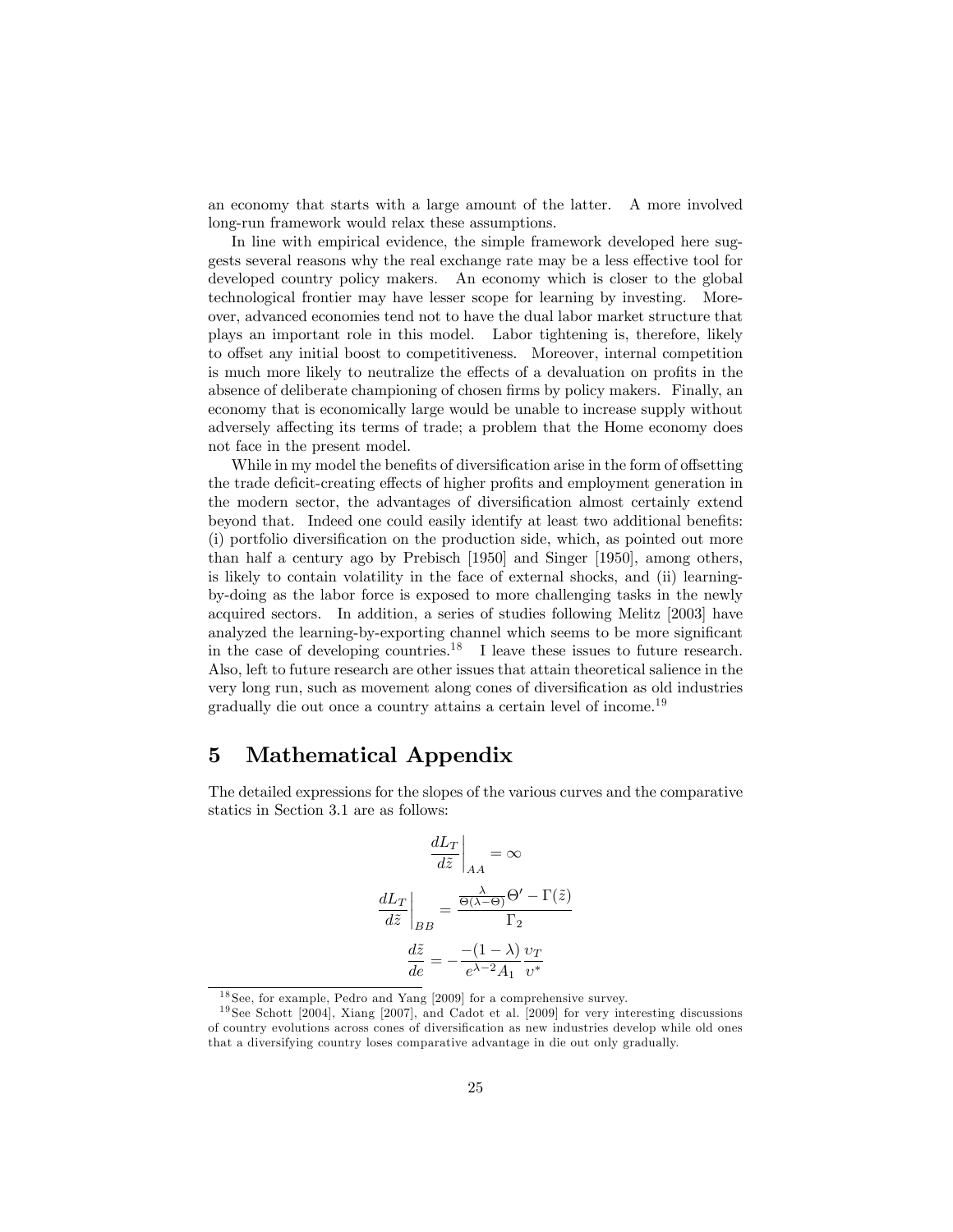$$
\frac{dL_T}{de} = -\frac{(1-\lambda)\frac{v_T}{e^{2-\lambda}v^*} \left[\frac{\lambda}{\Theta(\lambda-\Theta)}\Theta' - \Gamma(\tilde{z})\right]}{A_1 \Gamma_2}
$$
\n
$$
\frac{d\tilde{z}}{dv_T} = \frac{1}{e^{1-\lambda}v^* A_1}
$$
\n
$$
\frac{dL_T}{dv_T} = \frac{\frac{1}{e^{1-\lambda}v^*} \left[\frac{\lambda}{\Theta(\lambda-\Theta)}\Theta' - \Gamma(\tilde{z})\right]}{A_1 \Gamma_2}
$$
\n
$$
\frac{d\tilde{z}}{d\bar{A}} = -\frac{A_2}{A_1}
$$
\n
$$
\frac{dL_T}{d\bar{A}} = \frac{-A_2 \left[\frac{\lambda}{\Theta(\lambda-\Theta)}\Theta' - \Gamma(\tilde{z})\right]}{A_1 \Gamma_2}
$$

The expressions for the various isocline shifts discussed in Section 3.2 are as follows:

$$
\frac{\partial \widehat{\overline{A}}}{\partial \overline{A}} = -\frac{f' \Pi}{f^2 P} \left( 1 - \Pi_{\overline{A}} \frac{\overline{A}}{\Pi} \right)
$$

$$
\frac{\partial \widehat{\overline{A}}}{\partial v_T} = \frac{f'}{f P} \Pi_{v_T}
$$

$$
\frac{\partial \widehat{\overline{A}}}{\partial e} = \frac{f' \Pi}{ef P} \left( \Pi_e \frac{e}{\Pi} - \lambda \right)
$$

$$
\frac{\partial \widehat{v}_T}{\partial \overline{A}} = -g'h' \frac{v_T}{(\overline{v}_T)^2 L} \frac{dL_T}{d\overline{A}}
$$

$$
\frac{\partial \widehat{v}_T}{\partial v_T} = -\frac{g'}{v_T} \left( 1 + \frac{v h'}{\overline{v} L} \frac{dL_T}{d v} \right)
$$

$$
\frac{\partial \widehat{v}_T}{\partial e} = -g'h' \frac{v_T}{(\overline{v}_T)^2 L} \frac{dL_T}{d e}
$$

#### References

- Alberto Alesina and Roberto Perotti. Income distribution, political instability, and investment. European Economic Review, 40:1203-28, 1996.
- Andrew Berg, Jonathan D. Ostry, and Jeromin Zettelmeyer. What makes growth sustained? Working Paper 08/59, International Monetary Fund, Washington, DC, March 2008.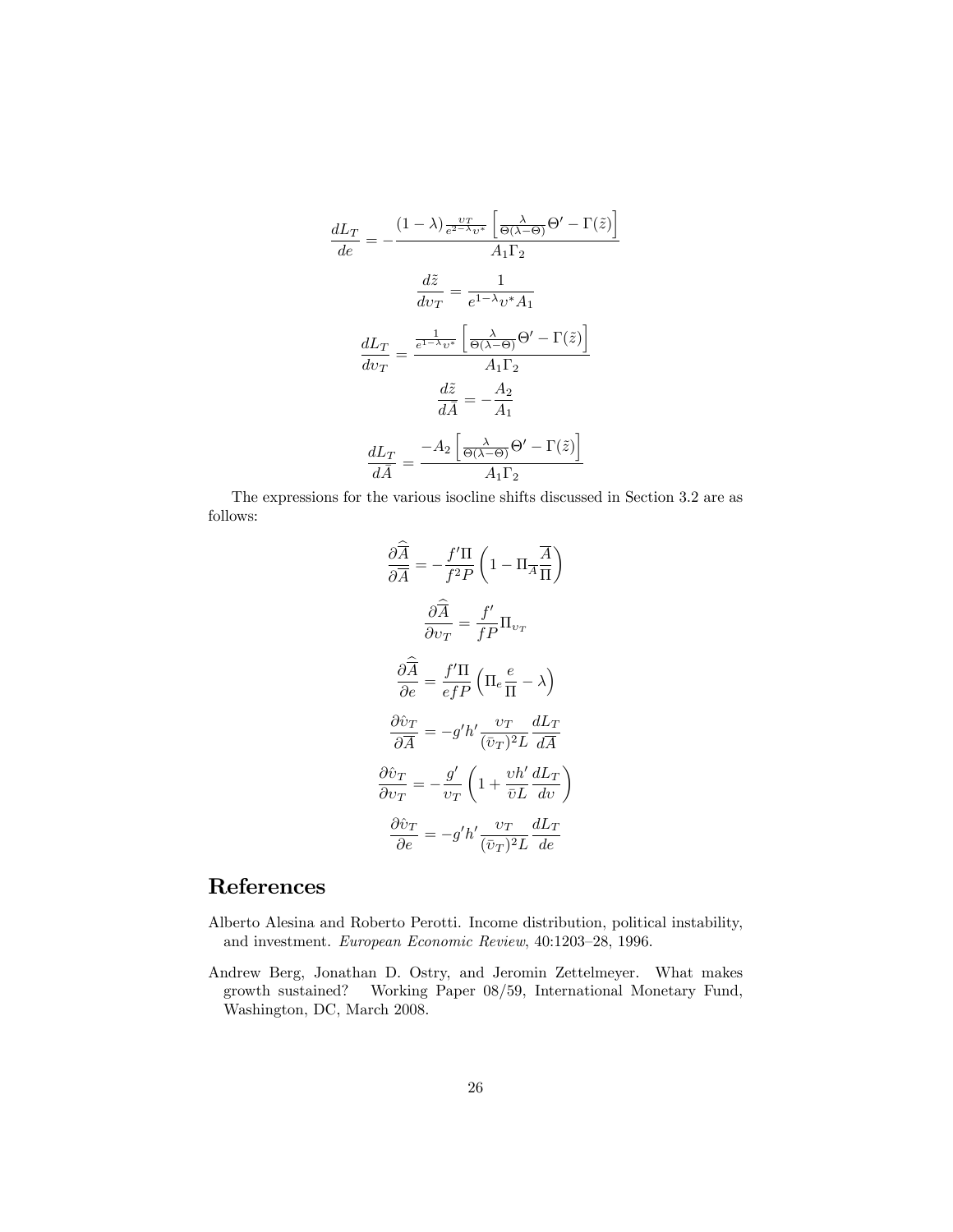- R. Blecker. International competition, income distribution, and economic growth. Cambridge Journal of Economics, 13:395-412, 1989.
- J. Brander and B. Spencer. Export subsidies and international market share rivalry. Journal of International Economics, 1985.
- Paul Brenton and Richard Newfarmer. Watching more than the discovery channel: Export cycles and diversification in development. Technical report, World Bank Policy Research Working Paper, Washington, DC, 2007.
- Olivier Cadot, Celine Carrefe, and Vanessa Strauss-Kahn. Export diversification: What's behind the hump? Technical Report E 2009.34, Centre D'etudes et de Reserches Sur la Developpement International, 2009.
- Donald Davis and David Weinstein. An account of global factor trade. American Economic Review, 91:1423:1453, 2001.
- C. Diaz-Alejandro. A note on the impact of devaluation and the redistributive effects. Journal of Political Economy,  $71:577-80$ , 1963.
- R. Dornbusch, S. Fischer, and P. Samuelson. Comparative advantage, trade, and payments in a Ricardian model with a continuum of goods. American  $Economic Review, 67(5):823–839, December 1977.$
- B. Eichengreen. The real exchange rate and economic growth. Unpublished manuscript, 2007.
- Jeffrey Frankel. Contractionary currency crashes in developing countries. Working Paper 11508, National Bureau of Economic Research, August 2005.
- Paulo Gala. Real exchange rate levels and economic development: theoretical analysis and econometric evidence. Cambridge Journal of Economics, 2007.
- Ricardo Hausmann and Dani Rodrik. Growth accelerations. Journal of Economic Growth,  $10:303-329$ ,  $2005$ .
- Ricardo Hausmann, Lant Pritchett, and Dani Rodrik. Economic development as self-discovery. Journal of Development Economics,  $72(2):603-633$ , 2003.
- Jean Imbs and Romain Wacziarg. Stages of diversification. American Economic  $Review, 93(1):63–86, 2003.$
- Simon Johnson, Jonathan Ostry, and Arvind Subramanian. The prospects for sustained growth in Africa: Benchmarking the constraints. IMF Working Paper Series 07/52, International Monetary Fund, Washington, DC, March 2007.
- N. Kaldor and J. Mirrlees. A new model of economic growth. The Review of Economic Studies,  $29(3):174-192$ , June 1962.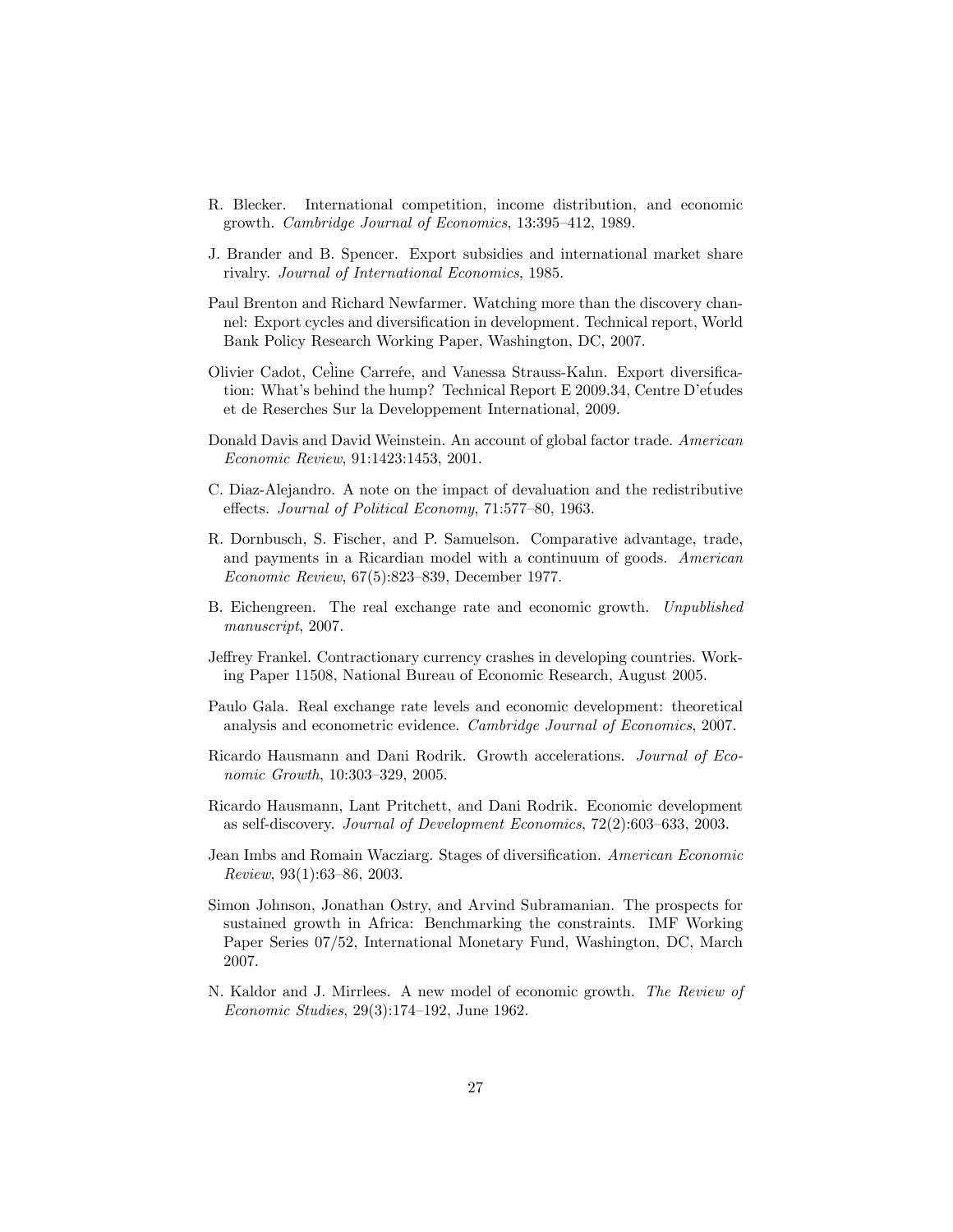- Bailey Klinger and Daniel Lederman. Discovery and development: An empirical exploration of 'new' products. Working Paper 3450, World Bank Policy Research, Washington, DC, November 2004.
- Miklos Koren and Silvana Tenreyro. Volatility and development. Quarterly Journal of Economics, pages 243-287, February 2007.
- Paul Krugman. The narrow moving band, the Dutch disease, and the competitive consequences of Mrs. Thatcher: Notes on trade in the presence of dynamic scale economies. Journal of Development Economics, 27:41-55, 1987.
- Eduardo Levi-Yeyati and Federico Sturzeneggar. Fear of appreciation. Policy Research Working Paper 4387, The World Bank, Washington, DC, November 2007.
- Saul J. Lizondo and J. Montiel, Peter. Contractionary devaluation in developing countries: An analytical overview. International Monetary Fund Staff Papers, 36:182-227, March 1989.
- Marc Melitz. The impact of trade on intra-industry reallocations and aggregate industry productivity. *Econometrica*,  $71(6):1695-1725$ , November 2003.
- Martins Pedro and Yong Yang. The impact of exporting on firm productivity: a meta-analysis of the learning-by-exporting hypothesis. Review of Wrold Economics, 145:431-445, 2009.
- Victor Polterovich and Vladimir Popov. Accumulation of foreign exchange reserves and long term growth. Technical report, New Economic School, 2002.
- Eswar Prasad, Raghuram Rajan, and Arvind Subramanian. Foreign capital and economic growth. Brookings Papers on Economic Activity,  $1:1-57$ , 2007.
- Raul Prebisch. The economic development of Latin America and its principal problems. Technical report, United Nations, New York, 1950.
- Ofair Razin and Susan Collins. Real exchange rate misalignments and growth. Working Paper 6174, National Bureau for Economic Research, Cambridge, Massachusetts, September 1997.
- Arslan Razmi, Martin Rapetti, and Peter Skott. The real exchange rate as an instrument of development policy. Working Paper 2009-07, University of Massachusetts, Amherst, MA, June 2009.
- Dani Rodrik. The real exchange rate and economic growth. Brookings Papers on Economic Activity,  $2:365-412$ ,  $2008$ .
- Dani Rodrik. Where did all the growth go? external shocks, social conflict, and growth collapses. *Journal of Economic Growth*,  $4(4):385-412$ , December 1999.